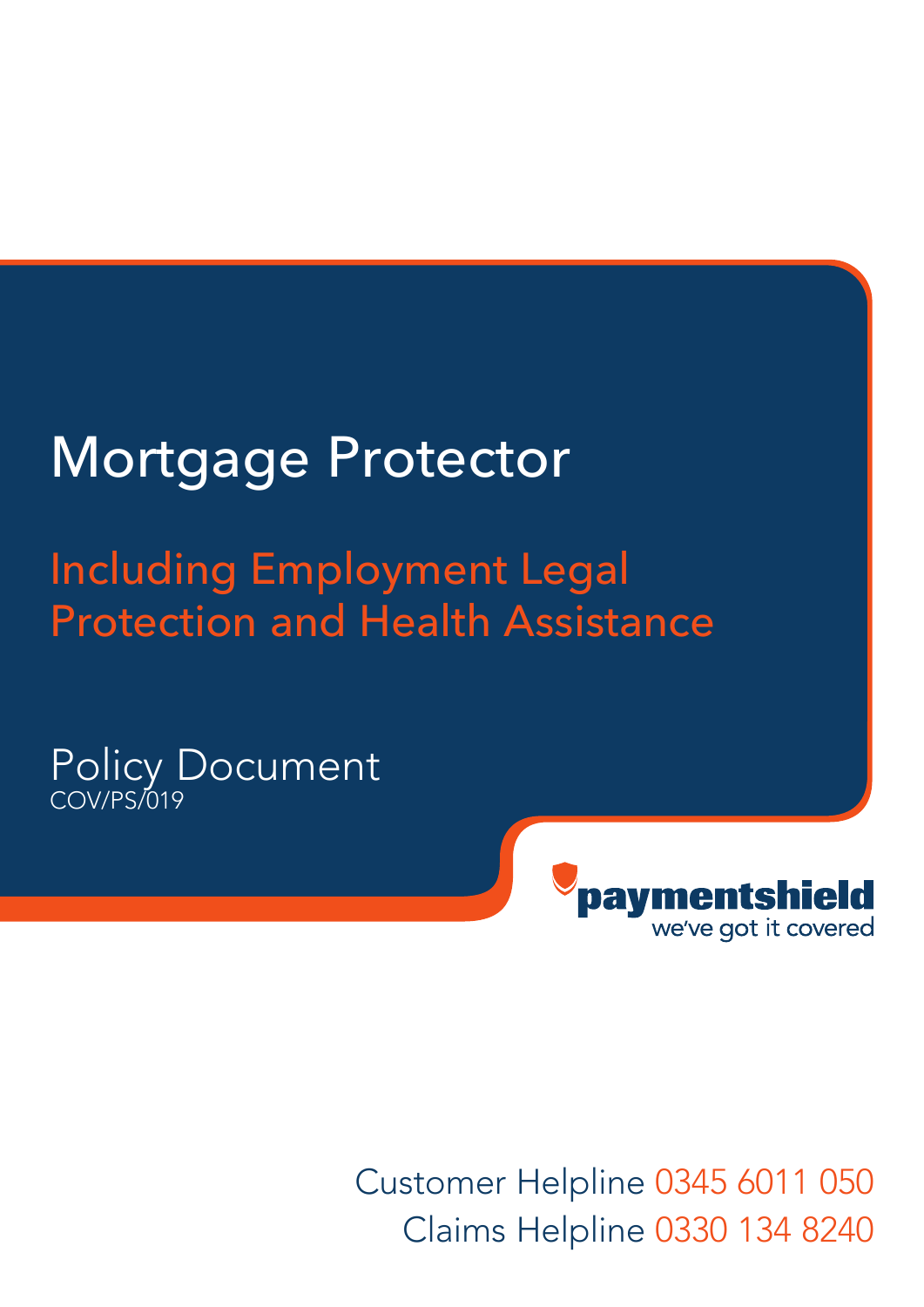# **Contents**

# Mortgage Payment Protection Insurance

### Page

- 3. Introduction, Changing Your Mind and Important Numbers
- 4. Eligibility, Your Cover, Joint Borrowers and Moving Home or Your Mortgage
- 5. Important Notes
- 6. Material Facts and Changes To Your Circumstances During The Lifetime of Your Policy That May Affect Your Insurance Cover
- 7. Employment Circumstances and Important The Type of Cover The Policy Provides
- 8. Accident or Sickness Cover
- 11. Unemployment Cover
- 14. Carer Cover
- 15. General Exclusions and Making Changes To Your Cover
- 16. Your Claim
- 18. Changes We Can Make To Premium, Administration Charge and Policy Cover And/Or Terms And Conditions, When Does Your Policy End, Promise of Service
- 19. Complaints Procedure, General Information and The Law
- 20. Financial Services Compensation Scheme, Fair Processing Notice
- 21. Insurance Administration, Sensitive Data, Fraud Prevention And Detection, **Definitions**

# Employment Legal Protection including Health Assistance

- 23. Employment Legal Protection including Health Assistance, Definitions
- 25. Table of Cover, Restrictions, Exclusions
- 28. General Conditions
- 29. Making A Claim 24/7

30. Complaints Procedure, Financial Services Compensation Scheme, Data Protection Act 1998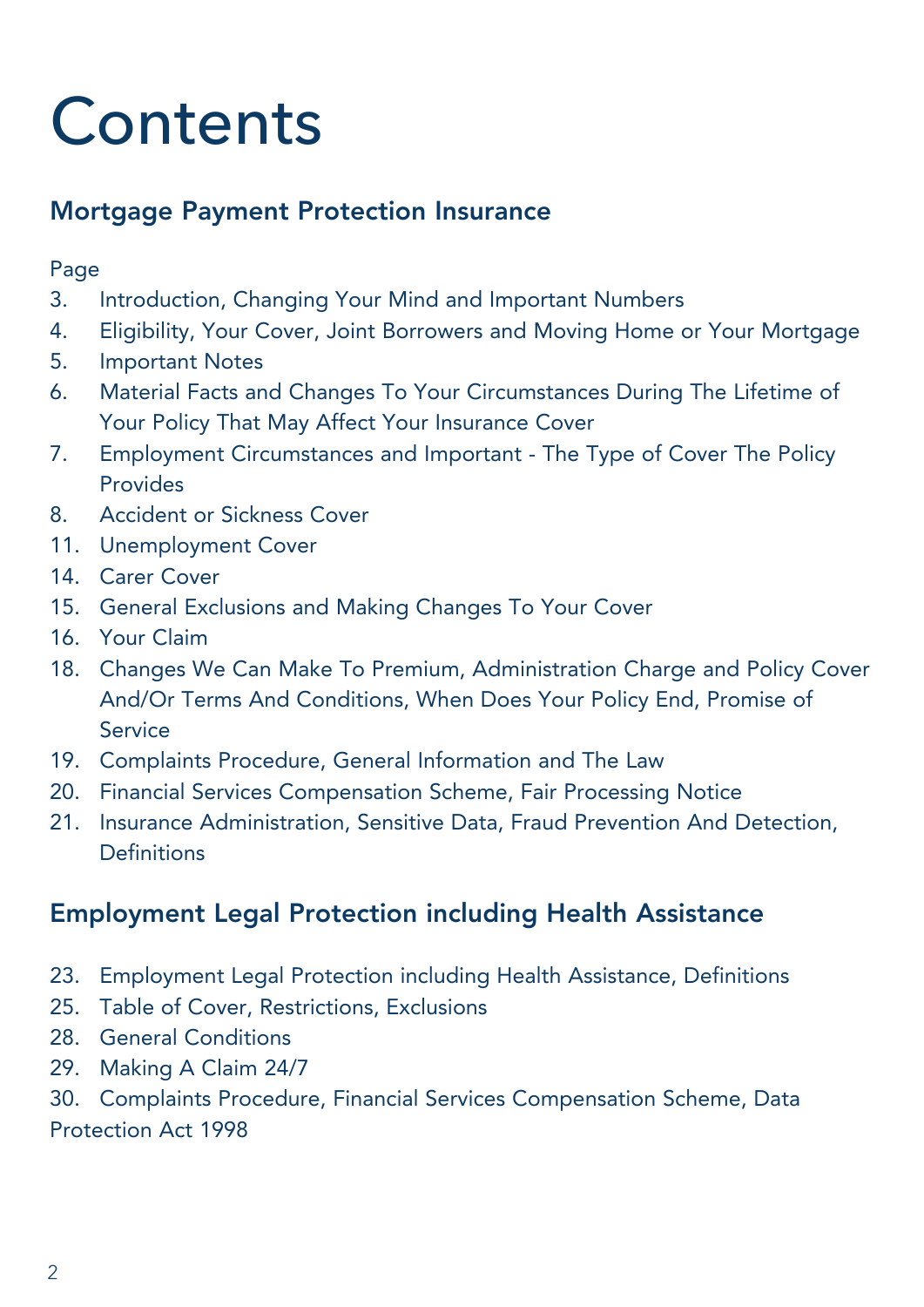# Introduction

This **policy** booklet provides you with everything you need to know about your Mortgage Payment Protection Insurance. It contains the full details of **your policy** including the exclusions. It is important that **you** read this booklet carefully along with your certificate of cover (which confirms the details of your cover) and please keep them together in a safe place. This policy uses words and phrases that have specific meanings, you will find these explained in the 'Definitions' section. Defined words are shown in '**bold'** wherever they appear in this booklet.

Please make sure that you:

- are eligible for the insurance cover
- know what this insurance does and does not cover
- understand how changes to your work affect your eligibility and the terms and conditions of making a claim.

# Changing Your Mind – Your Cancellation Rights

This insurance is optional and you have a right to cancel your policy during a period of 30 days from the day of purchase of the **policy** or the day on which **you** receive your policy booklet, whichever is the later. This is called the 'statutory cooling off period'.

If you wish to cancel during this period, you will be entitled to a full refund of the premium paid. If you have made a claim and then cancel within this period, we may seek to recover any monies paid to you in settlement of the claim.

To exercise your right to cancel in the statutory cooling off period, please call the Paymentshield Customer Helpline on 0345 6011 050 or write to Paymentshield Customer Services Team at Paymentshield Limited, PO Box 229, Southport PR9 9WU.

If you do not exercise your right to cancel your policy in the statutory cooling off period, it will continue in force and you will be required to pay the monthly premium.

For your cancellation rights after the statutory cooling off period, please see the 'When Does Your Policy End' section of this **policy**.

# Important Numbers

If you have any questions about your eligibility for this insurance or changes to your circumstances you should call:

### Paymentshield Customer Helpline: 0345 6011 050 Lines open between 8.00am-7.00pm Monday to Friday and 8.00am-1.00pm Saturdays.

To register a claim (or check progress on a claim) call:

### Claims Helpline: 0330 134 8240

### Lines open between 9.00am-5.00pm Monday to Friday.

If you are registering a claim you should read the 'Your Claim – Making a Claim' section before calling to make sure you have the relevant information available. Telephone calls may be recorded and monitored.

### Customers With Disabilities

This **policy** is also available in large print, audio and Braille. If you require any of these formats please contact the Paymentshield Customer Helpline.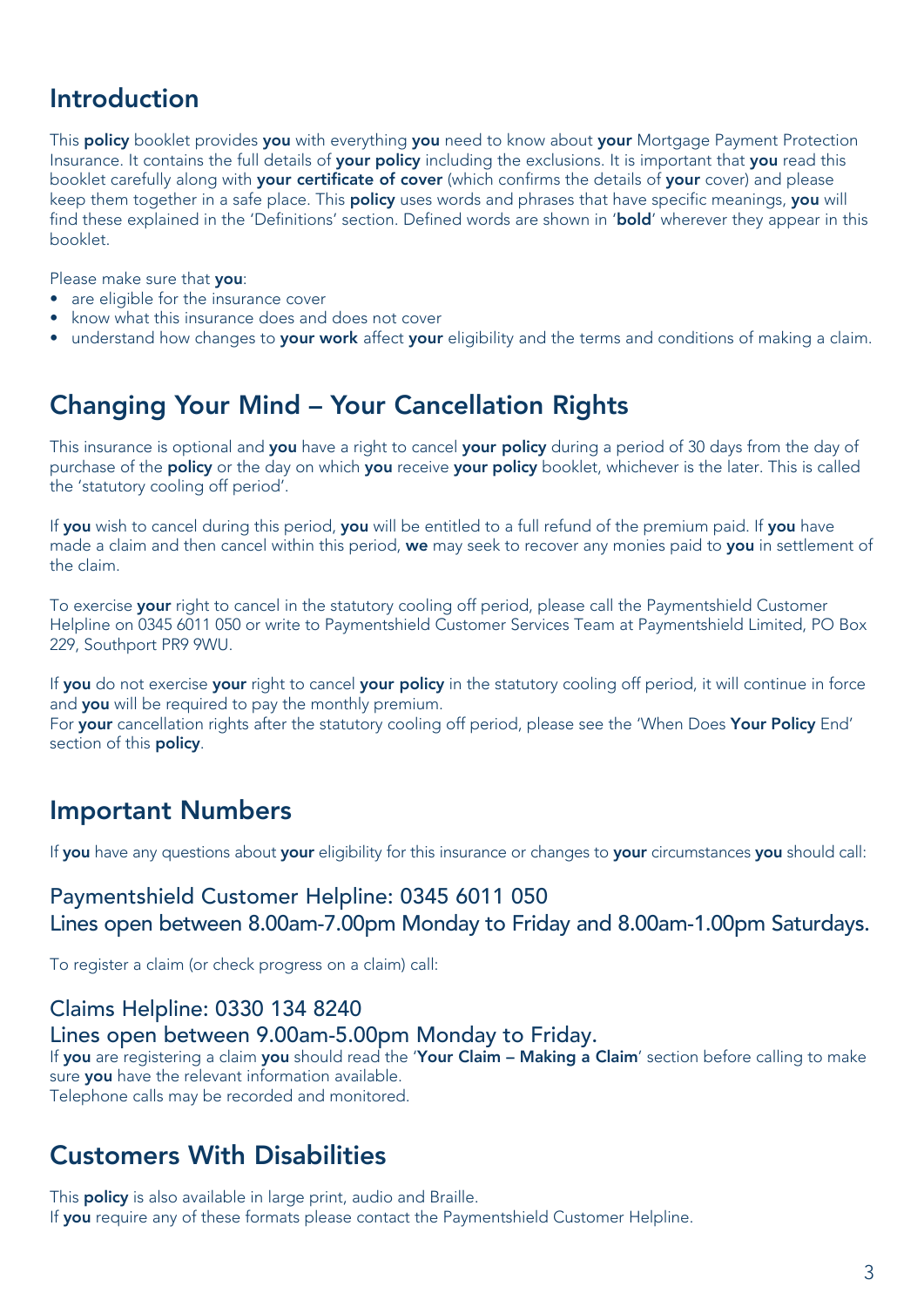# Eligibility, Your Cover, Joint Borrowers, Moving Home or Your Mortgage

# **Eligibility**

### You are eligible for this insurance if at the start date you:

- are aged 18 years or over but under 64,
- work at least 16 hours per week,
- live in the UK.
- are paying or about to pay a mortgage agreement,
- are named on the **mortgage agreement** and
- are up to date with your monthly repayments, if you have an existing mortgage agreement.

For the purposes of this insurance work means any paid work of at least 16 hours per week. This includes self-employed work and statutory maternity and parental leave but it does not include temporary work.

If you are self-employed or you work on fixed-term contracts you are eligible for this insurance but you should read the **policy** carefully to make sure it is suitable for your needs - you should pay particular attention to the 'Employment Circumstances', 'Unemployment Cover' and 'Your Claim - Things to Keep in Mind When Claiming' sections.

# Your Cover

Details of the cover you have chosen, including the qualification period, monthly benefit and maximum number of monthly benefit payments will all be shown on your certificate of cover.

Note: The **monthly benefit** chosen should not exceed 75% of your monthly earned income before tax.

### Joint Borrowers

If you have a joint mortgage agreement both of you may apply for cover if you are both eligible and pay the monthly premium. Provided that the amount of each person's **monthly benefit** does not exceed 75% of that person's monthly earned income before tax you can choose to insure:

- 100% of the monthly benefit which will be divided between both of you. You must decide what proportion of the monthly benefit will relate to each of you and the proportions chosen must total 100% of the monthly benefit, or
- 100% each of your monthly repayment. You will need to take out a separate policy to cover 100% each of your monthly repayment.

The monthly benefit you have each chosen will be shown on your certificate of cover.

# Moving Home or Your Mortgage

This **policy** has been designed to be transferable if you move your mortgage agreement to another lender, whether you move home or not. If you need to make a change to your cover please call the Paymentshield Customer Helpline.

If your mortgage agreement is repaid and not replaced, the cover provided by this **policy** will end and you should call the helpline number to cancel the cover. Please also refer to the 'When Does Your Policy End' section of this policy.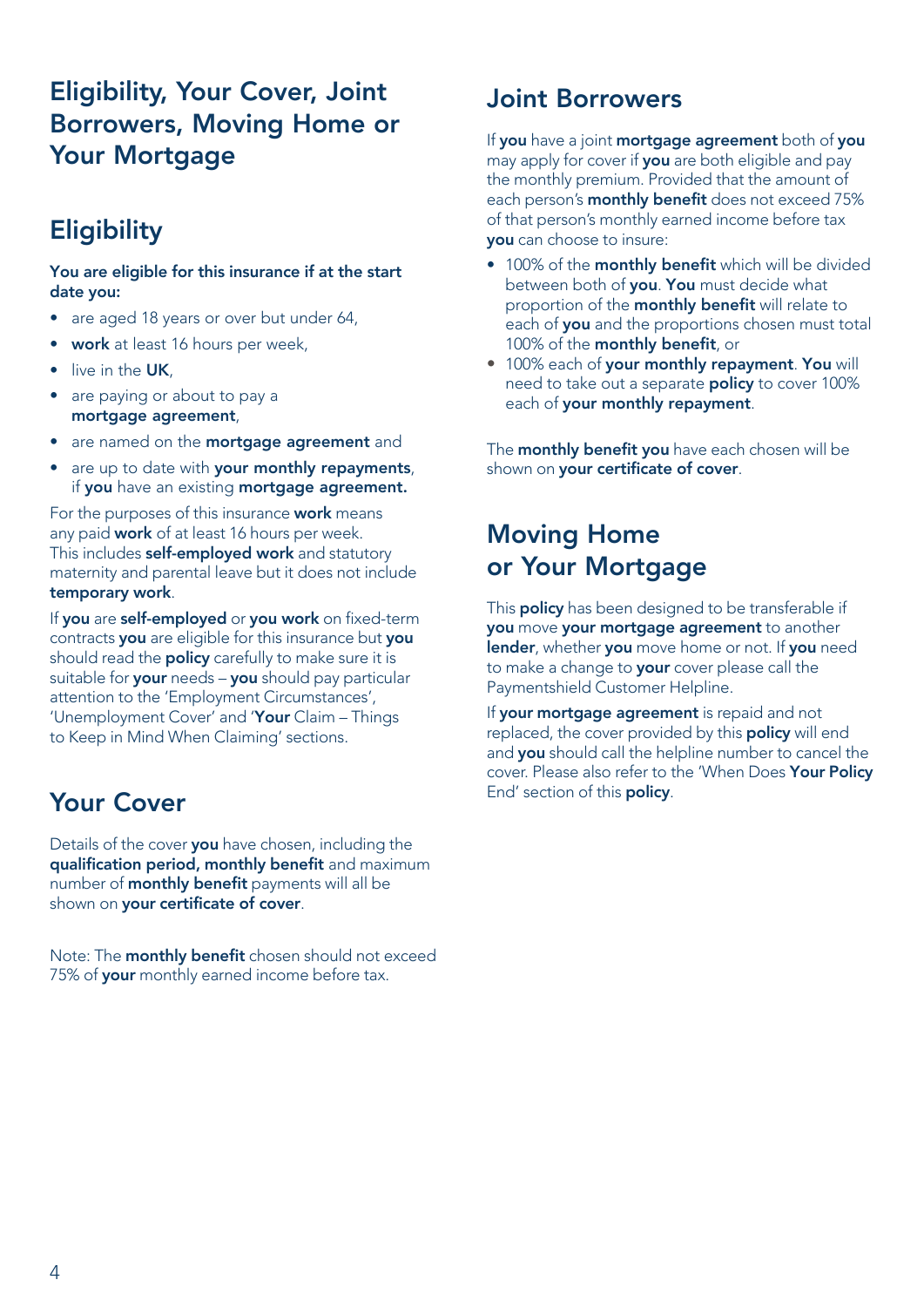## Important Notes

- 1. This **policy** does not cover a medical condition or related symptoms you knew about at the start date whether the condition had been diagnosed or not. This is known as a **pre**existing medical condition. If you have seen a **doctor** in the last 12 months **your** ability to claim may be affected. This is explained in the 'Accident or Sickness Cover' section.
- 2. If you are off work due to accident or sickness at the start date:
	- You may still be eligible for the insurance. However, you should be aware that you will not be able to claim for **accident or** sickness cover unless you have been symptom-free, have not received treatment or consulted a doctor about the condition in the 12 months before the start of your accident or sickness claim.
	- If you do not return to work within the first 30 days following the start date, your accident or sickness cover will not start until you have returned to work for 30 consecutive days. In this case, any preexisting medical condition will not be covered unless you have been symptomfree, have not received treatment or consulted a doctor about the condition in the 12 months before the start date of your accident or sickness claim.
- 3. This **policy** will not pay for any **unemployment** you were aware of at the start date. You will not be covered for any **unemployment** which we reasonably believe you knew was likely to happen, whether **you** had official notice or not. when **you** took out this insurance.
- 4. If you are an existing borrower this policy will not pay for any **unemployment** that you were advised of or which happens within the first 90 days of the start date, whether you were aware of it or not at the **start date** (this is waived if you already have existing Unemployment cover in place with Paymentshield or another Mortgage Payment Protection Insurance Policy and you are transferring your cover to this Paymentshield policy).
- 5. This policy will not pay for any unemployment unless you were in continuous work for 6 months before your first claim for unemployment (this is waived if you were in continuous **work** for 6 months before the start date).
- 6. This policy will not pay a carer claim if at the start date we reasonably believe you were aware

of the need or the likely need at any time in the future for a member of your immediate family to require a carer, or if you are an existing borrower you are notified of receipt of or apply for Carer's Allowance within the first 90 days of the start date, unless the condition of the member of your immediate family requiring a carer was due to or caused by an unforeseen event happening after the start date (this is waived if you already have existing Unemployment cover in place with Paymentshield or another Mortgage Payment Protection Insurance Policy and you are transferring your cover to this Paymentshield policy).

If you have any questions you should call the Paymentshield Customer Helpline.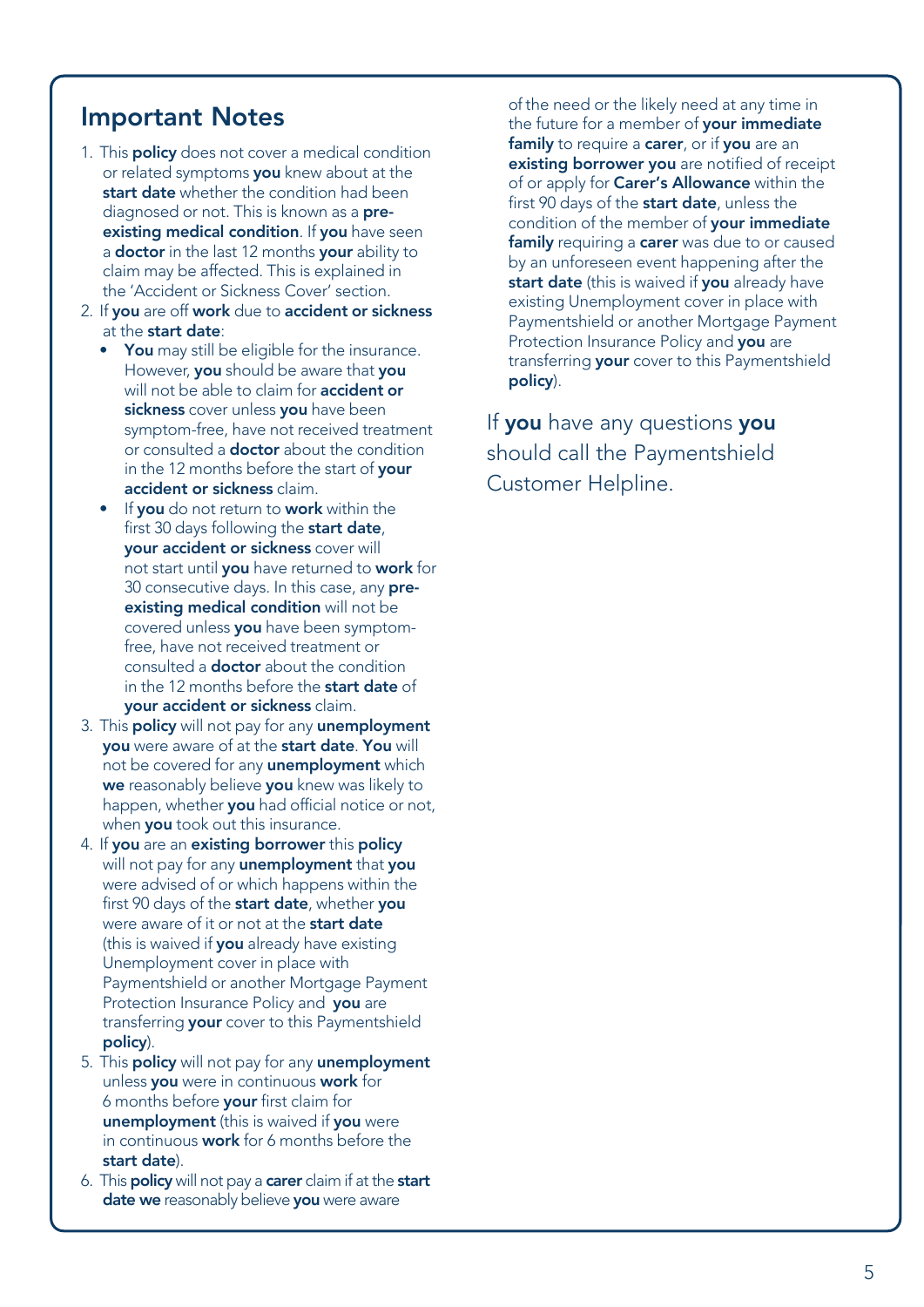### Material Facts

All material facts must be disclosed. A material fact is one that is likely to influence us in the acceptance and assessment of an application e.g. living outside the UK or in work for less than 16 hours per week. It is your responsibility to provide complete and accurate information to Paymentshield Limited when you take out your insurance policy and throughout the life of your policy.

Please note that if you fail to disclose any material information to us, this could invalidate your insurance cover and could mean that part or all of a claim may not be paid. We recommend you keep a record (including copies of letters) of all information provided to Paymentshield Limited for your future reference.

# Changes To Your Circumstances During The Lifetime of Your Policy That May Affect Your Insurance Cover

It is your responsibility to ensure that this policy continues to meet **your** requirements should the circumstances of your work change during the lifetime of your policy, as this could affect your entitlement to make a claim or any monthly benefit paid during a period of claim.

Your eligibility for cover or the monthly benefit paid during a **period of claim** under this **policy** may change if your personal circumstances change. If this happens or is likely to happen you should call the Paymentshield Customer Helpline to discuss the changes. This would include for example:

- You retire from work and do not intend to actively seek further work.
- Changing your employment e.g. your work becomes temporary.
- You voluntarily reduce your hours of work to less than 16 hours per week.
- You reach 65 years of age.
- You leave the UK to live abroad.
- You change your mortgage agreement with your existing lender or to another lender.
- You and your immediate family no longer reside at the mortgaged property.
- You wish to change your monthly benefit amounts, for instance following an increase or decrease in **your monthly repayment**.
- Your income amount changes and the monthly benefit amount is likely to exceed 75% of your monthly earned income before tax.
- The monthly repayment that you make to your lender decreases during the term of your policy.

If you decide the policy is no longer suitable and you wish to cancel it please see the 'When Does Your Policy End' section for more details.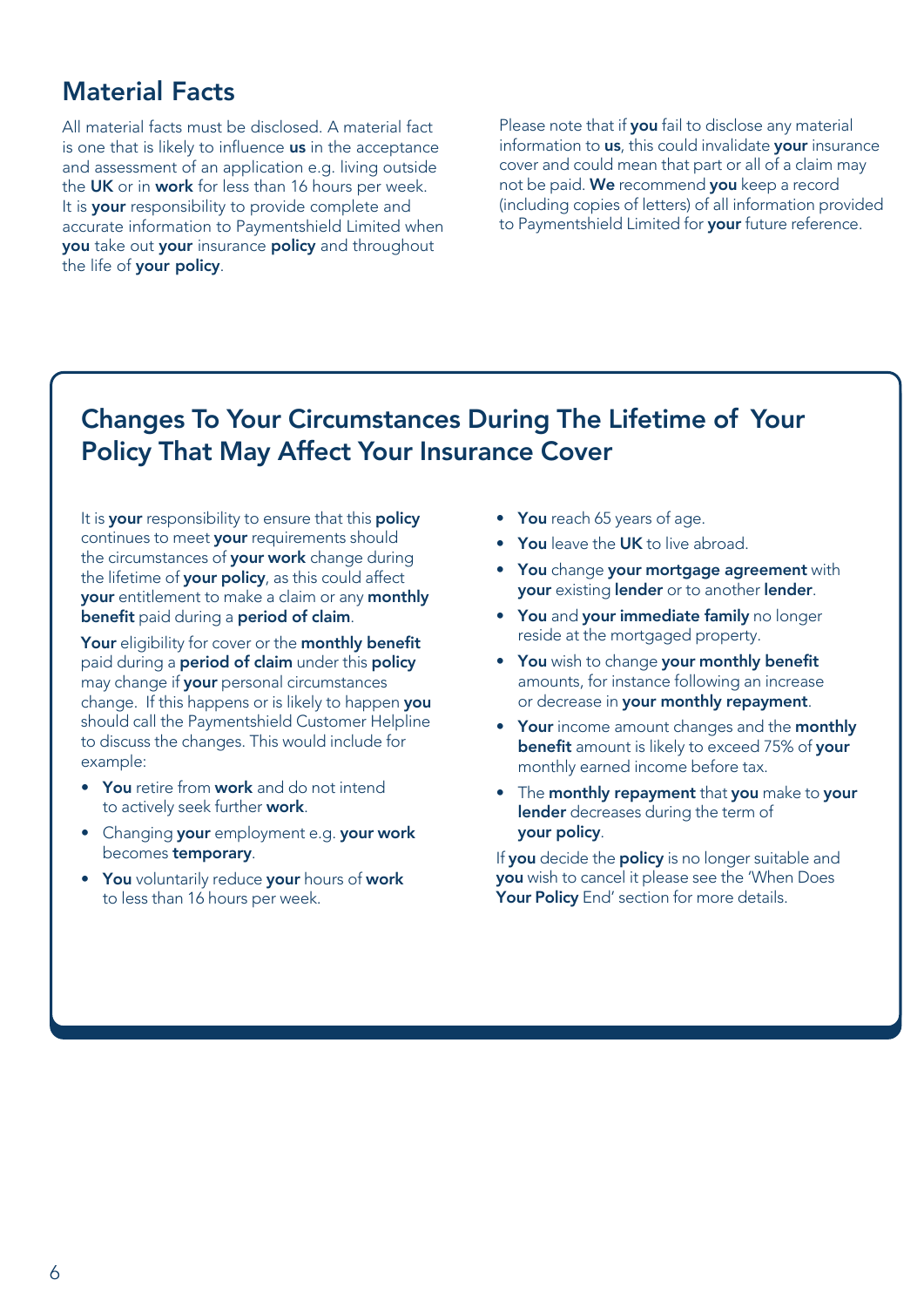# Employment Circumstances

Your employment circumstances may affect your eligibility for cover and entitlement to make a claim. If your employment changes or is likely to change or you have any questions you should contact the Paymentshield Customer Helpline.

### Fixed Term Contracts

If you have chosen unemployment cover and you work on a fixed term contract and have worked for the same employer for at least 12 months, you will be entitled to claim for **unemployment**, for non-renewal of a fixed term contract. If you have not worked continuously for the same employer for at least 12 months you are not insured for the non-renewal of a fixed term contract but you are entitled to claim for unemployment and receive claims payments up to the date that your fixed term contract was originally intended to terminate.

### Self-Employed

If you have chosen Unemployment cover we will consider you to be self-employed if you meet one of the following criteria:

- vou are carrying on a business in the UK either alone or as a partner in a partnership; or
- you can control the affairs of a company you work for because either you or a relative or a member of your household individually or jointly hold the majority of the voting rights in that company; or
- you can otherwise ensure that the company you work for conducts its affairs according to your wishes.

If you are self-employed you will need to provide the following to be entitled to claim for unemployment benefit:

- satisfactory proof that you have involuntarily and permanently ceased trading because you could not find enough work to meet all vour reasonable business and living expenses and have declared this to HM Revenue & Customs; and
- satisfactory proof that **you** are registered as unemployed with the Department for Work and Pensions.

### Retiring Before The Age of 65

If you retire before the age of 65 and do not intend to actively seek further work, you will no longer be eligible for cover.

# Important – The Type of Cover The Policy Provides

Please refer to your certificate of cover for the cover options that you have selected. If you are unclear as to the cover you have selected please call the Paymentshield Customer Helpline.

If you take out unemployment cover only or accident or sickness cover only, you must be aware of the following points:

- If you only take out unemployment cover and you suffer an accident or sickness during a period of unemployment your monthly benefit payments will be suspended until you re-register as unemployed with the Department for Work and Pensions and are able to actively continue seeking work.
- If you only take out accident or sickness cover and become **unemployed** during a period of **accident** or sickness, you will only continue to receive monthly benefit payments whilst you remain certified unfit to work due to accident or sickness.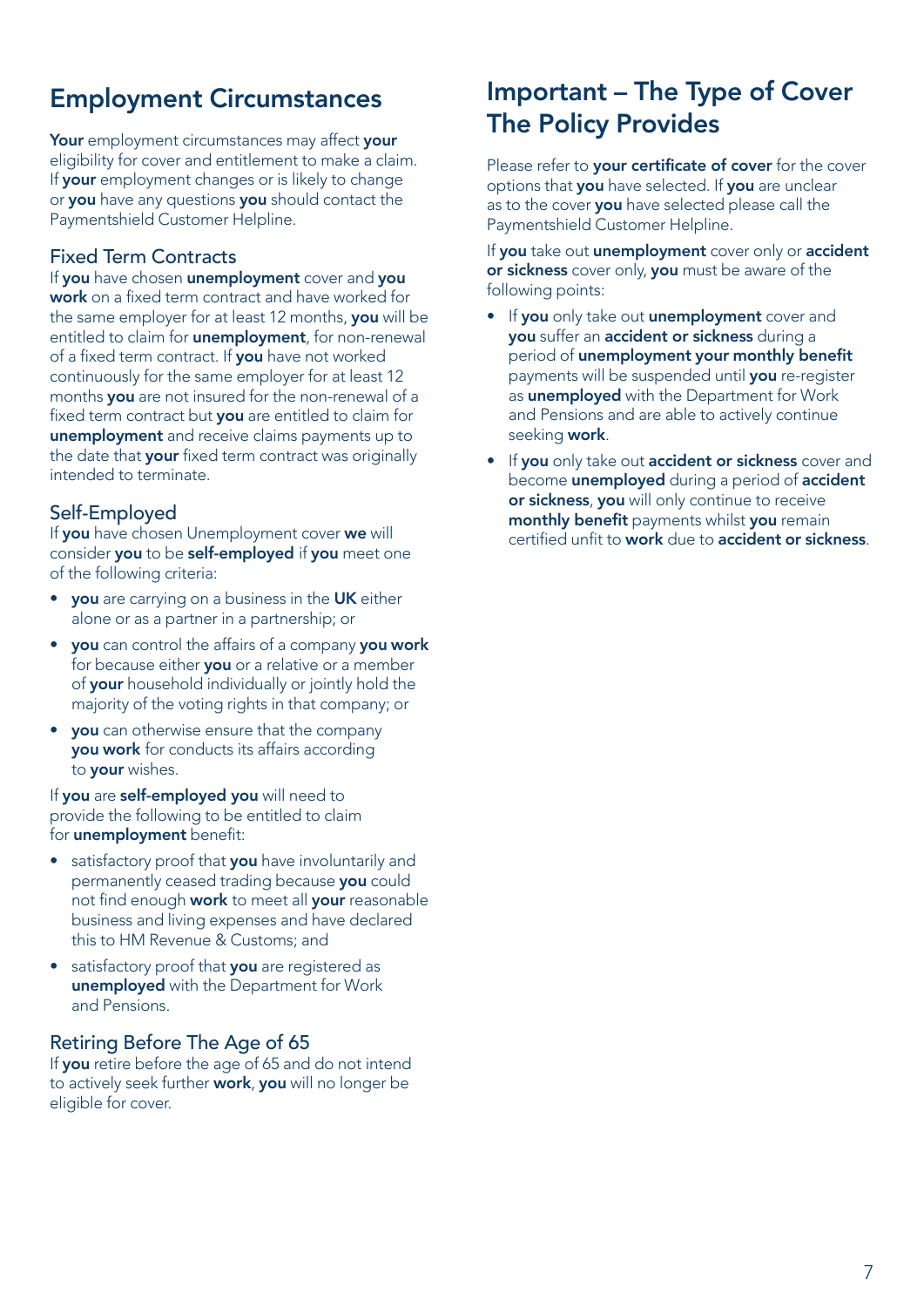# Accident or Sickness Cover

This cover only applies if your current certificate of cover shows that you have chosen 'Accident or Sickness Cover'. Your certificate of cover will also show the qualification period you have selected.

### What is Covered

If an accident or sickness prevents you working for a continuous period beyond the qualification period shown in your certificate of cover, your monthly benefit under this policy will become payable as follows:

### • Option 1: 30 Day Qualification Period + Back to day 1 cover

On the 31st day we will pay 1 monthly benefit. We will then pay 1/30th of the monthly benefit for every further day you remain off work, up to the maximum number of payments as shown on your certificate of cover. We will make these payments in arrears at monthly intervals.

| Example of how a claim is calculated                                       |                                                                                                                                                |                                                                                                                                                  |                                                                                                                                                                                                                                                                                                             |
|----------------------------------------------------------------------------|------------------------------------------------------------------------------------------------------------------------------------------------|--------------------------------------------------------------------------------------------------------------------------------------------------|-------------------------------------------------------------------------------------------------------------------------------------------------------------------------------------------------------------------------------------------------------------------------------------------------------------|
| <b>QUALIFICATION PERIOD</b>                                                |                                                                                                                                                |                                                                                                                                                  |                                                                                                                                                                                                                                                                                                             |
|                                                                            |                                                                                                                                                |                                                                                                                                                  |                                                                                                                                                                                                                                                                                                             |
| Day 1<br>Date you become unable<br>to work due to accident<br>or sickness. | Day 31<br>If you are still off work on<br>day 31 we will pay your<br>monthly benefit to cover<br>your qualification period<br>(back to day 1). | Day 61<br>We will continue to make<br>monthly benefit payments<br>for every further day you<br>are off work, in arrears at<br>monthly intervals. | Your final payment may<br>be less than a full monthly<br><b>benefit</b> as it will be based<br>on the number of days<br>between the last monthly<br>benefit payment date and<br>your return to work up to<br>the maximum number of<br>monthly benefit payments<br>as shown on your<br>certificate of cover. |

### • Option 2: 30 Day Qualification Period + Excess cover

We will pay 1/30th of the monthly benefit for every day after the 30th day you remain off work starting with the 31st day, up to the maximum number of payments as shown on **your certificate of cover**. The first payment will be made on the 61st day and we will make these payments in arrears at monthly intervals.

Example of how a claim is calculated

| <b>Your</b> final payment may<br>Day 31<br>Day 61<br>Day 1<br>be less than a full <b>monthly</b><br>We will continue to make<br>If you are still off work on<br>Date you become unable<br><b>benefit</b> as it will be based<br>to work due to accident<br>day 31 we will pay 1/30th<br>monthly benefit payments,<br>on the number of days<br>of your monthly benefit<br>in arrears at monthly<br>or sickness.<br>between the last monthly<br>for each further day you<br>intervals for every further<br><b>benefit</b> payment date and<br>are unable to work. Your<br>day you are off work.<br>your return to work up to<br>first payment will be made<br>the maximum number of<br>on day 61 if you are still off<br>work then, or on the day<br>as shown on your<br>you return to work if this<br>certificate of cover. | <b>QUALIFICATION PERIOD</b> |                         |                          |
|----------------------------------------------------------------------------------------------------------------------------------------------------------------------------------------------------------------------------------------------------------------------------------------------------------------------------------------------------------------------------------------------------------------------------------------------------------------------------------------------------------------------------------------------------------------------------------------------------------------------------------------------------------------------------------------------------------------------------------------------------------------------------------------------------------------------------|-----------------------------|-------------------------|--------------------------|
|                                                                                                                                                                                                                                                                                                                                                                                                                                                                                                                                                                                                                                                                                                                                                                                                                            |                             | is earlier than day 61. | monthly benefit payments |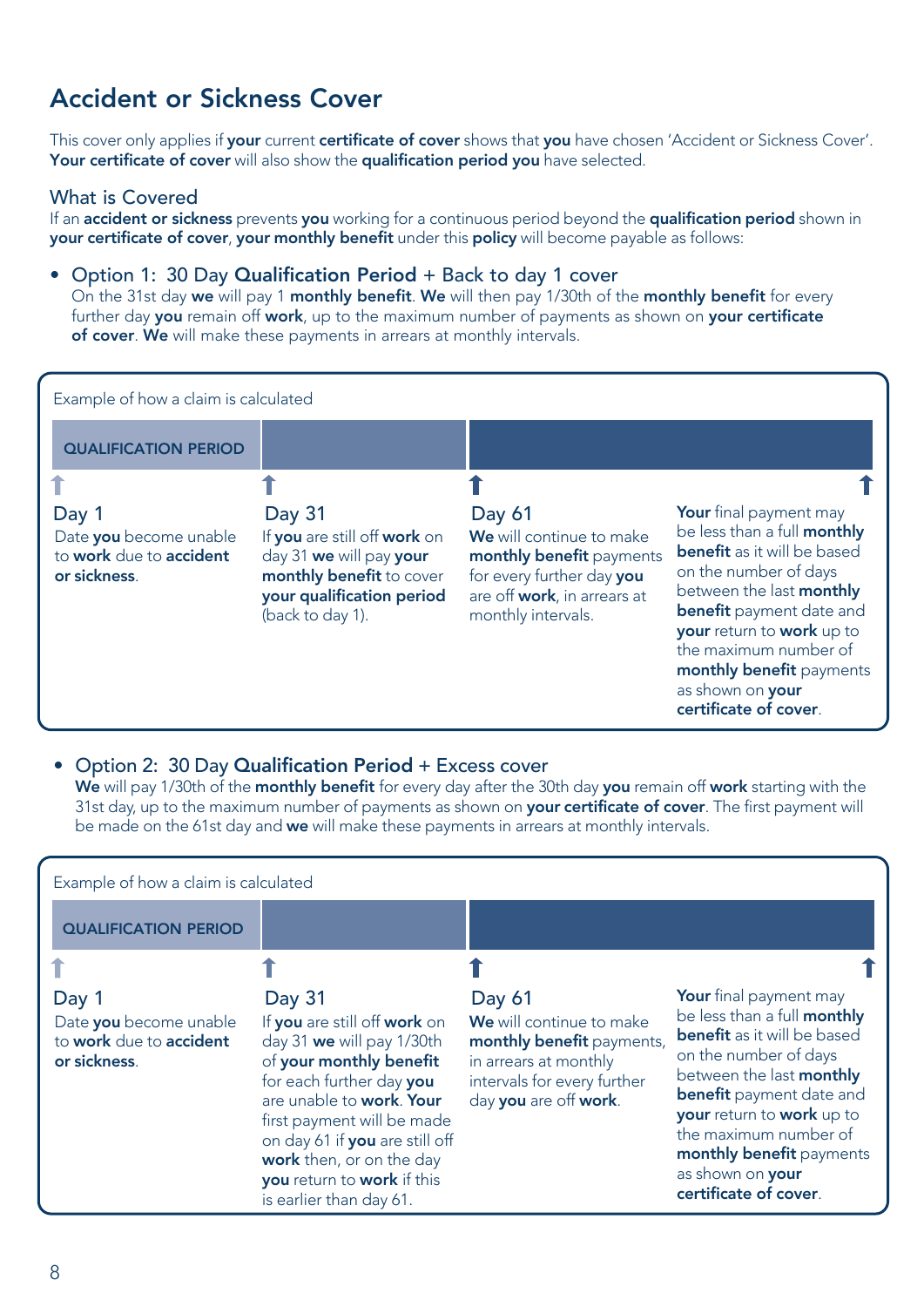### • Option 3: 60 Day Qualification Period + Back to day 1 cover

On the 61st day we will pay 2 monthly benefits. We will then pay 1/30th of the monthly benefit for every further day you remain off work, up to the maximum number of payments as shown on your certificate of cover. We will make these payments in arrears at monthly intervals.



### • Option 4: 60 Day Qualification Period + Excess cover

We will pay 1/30th of the monthly benefit for every day after the 60th day you remain off work starting with the 61st day, up to the maximum number of payments as shown on your certificate of cover. The first payment will be made on the 91st day and we will make these payments in arrears at monthly intervals.

| Example of how a claim is calculated                                       |                                                                                                                                                                                                                                                                                                             |                                                                                                                                                  |                                                                                                                                                                                                                                                                                                                    |
|----------------------------------------------------------------------------|-------------------------------------------------------------------------------------------------------------------------------------------------------------------------------------------------------------------------------------------------------------------------------------------------------------|--------------------------------------------------------------------------------------------------------------------------------------------------|--------------------------------------------------------------------------------------------------------------------------------------------------------------------------------------------------------------------------------------------------------------------------------------------------------------------|
| <b>QUALIFICATION PERIOD</b>                                                |                                                                                                                                                                                                                                                                                                             |                                                                                                                                                  |                                                                                                                                                                                                                                                                                                                    |
|                                                                            |                                                                                                                                                                                                                                                                                                             |                                                                                                                                                  |                                                                                                                                                                                                                                                                                                                    |
| Day 1<br>Date you become unable<br>to work due to accident<br>or sickness. | Day 61<br>If you are still off work on<br>day 61 we will pay 1/30th<br>of your monthly benefit<br>for each further day you<br>are unable to work. Your<br>first payment will be made<br>on day 91 if you are still off<br>work then, or on the day<br>you return to work if this<br>is earlier than day 91. | Day 91<br>We will continue to make<br>monthly benefit payments,<br>in arrears at monthly<br>intervals for every further<br>day you are off work. | Your final payment may<br>be less than a full monthly<br><b>benefit</b> as it will be based<br>on the number of days<br>between the last monthly<br><b>benefit</b> payment date and<br>your return to work up to<br>the maximum number of<br>monthly benefit payments<br>as shown on your<br>certificate of cover. |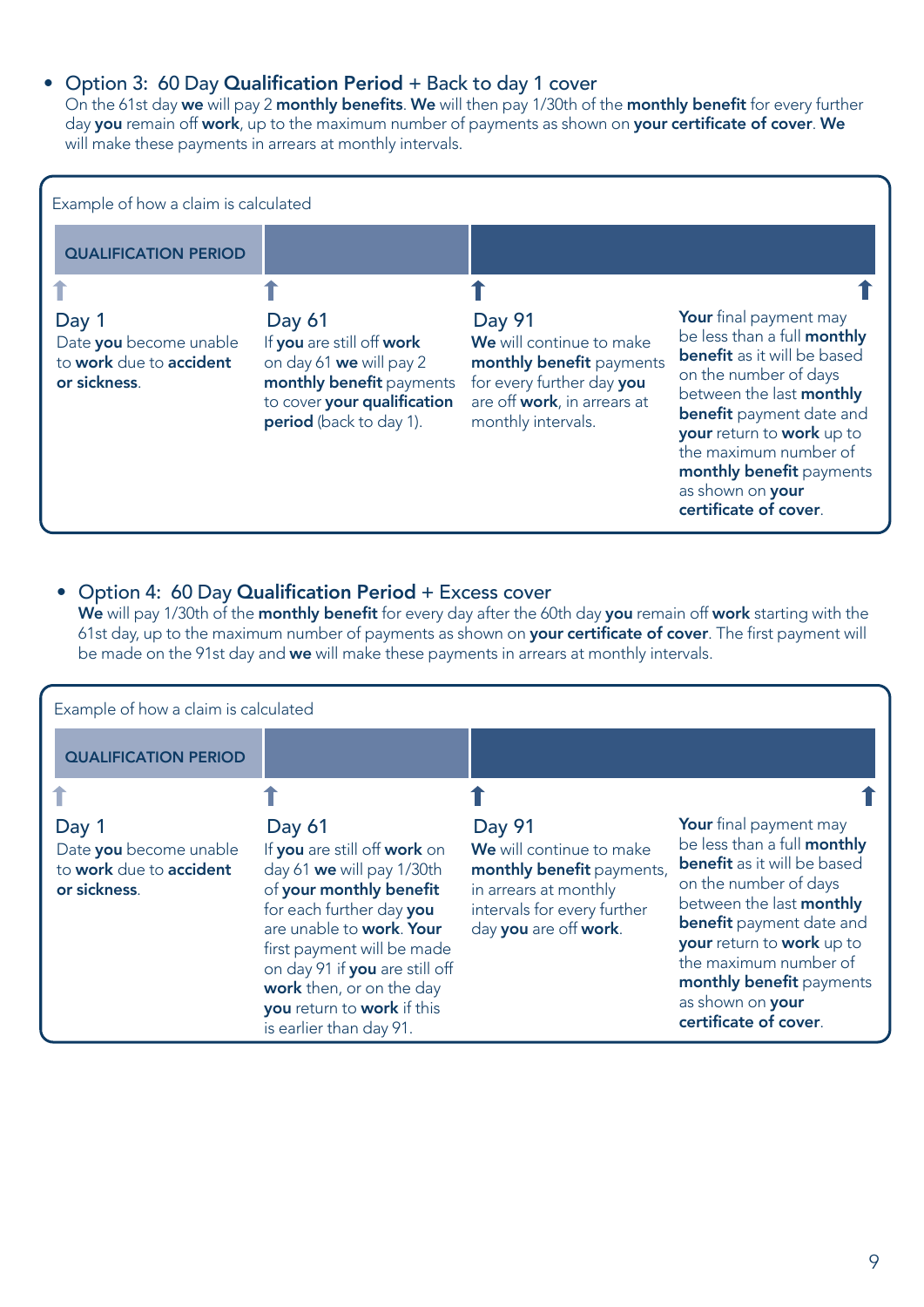### • Option 5: 180 Day Qualification Period + Excess cover

We will pay 1/30th of the monthly benefit for every day after the 180th day you remain off work starting with the 181st day, up to the maximum number of payments as shown on **your certificate of cover**. The first payment will be made on the 211th day and we will make these payments in arrears at monthly intervals.

| Example of how a claim is calculated                                       |                                                                                                                                                                                                                                                                                                                 |                                                                                                                                                   |                                                                                                                                                                                                                                                                                                             |
|----------------------------------------------------------------------------|-----------------------------------------------------------------------------------------------------------------------------------------------------------------------------------------------------------------------------------------------------------------------------------------------------------------|---------------------------------------------------------------------------------------------------------------------------------------------------|-------------------------------------------------------------------------------------------------------------------------------------------------------------------------------------------------------------------------------------------------------------------------------------------------------------|
| <b>QUALIFICATION PERIOD</b>                                                |                                                                                                                                                                                                                                                                                                                 |                                                                                                                                                   |                                                                                                                                                                                                                                                                                                             |
|                                                                            |                                                                                                                                                                                                                                                                                                                 |                                                                                                                                                   |                                                                                                                                                                                                                                                                                                             |
| Day 1<br>Date you become unable<br>to work due to accident<br>or sickness. | Day 181<br>If you are still off work on<br>day 181 we will pay 1/30th<br>of your monthly benefit<br>for each further day you are<br>unable to work. Your first<br>payment will be made on<br>day 211 if you are still off<br>work then, or on the day<br>you return to work if this<br>is earlier than day 211. | Day 211<br>We will continue to make<br>monthly benefit payments,<br>in arrears at monthly<br>intervals for every further<br>day you are off work. | Your final payment may<br>be less than a full monthly<br><b>benefit</b> as it will be based<br>on the number of days<br>between the last monthly<br>benefit payment date and<br>your return to work up to<br>the maximum number of<br>monthly benefit payments<br>as shown on your<br>certificate of cover. |

You can make a completely new accident or sickness claim as long as you have returned to work for at least 90 days in a row.

Two claims (that arise from a related medical condition) separated by less than 90 days continuous work are treated as the same period of claim. You will only be entitled to receive monthly benefit entitlement that is left over from the previous period of claim. This period is reduced to 30 days continuous work for any claim that arises from a medical condition that is not related to the accident or sickness that brought about the previous claim.

### What is Not Covered (in addition to General Exclusions)

We will not pay any accident or sickness claims due to or arising from:

• Any pre-existing medical condition unless you have been symptom free, have not received treatment or consulted a doctor about the condition in the 12 months before the start of your accident or sickness claim.

A pre-existing medical condition is any condition, injury, illness, disease, sickness or related condition and/or associated symptoms, whether diagnosed or not:

- which you knew about, or should reasonably have known about, at the start date, or
- which you had seen or arranged to see a doctor about, during the 12 months immediately before the start date.
- Pregnancy or childbirth unless there has been a medical complication.

A medical complication is a symptom of pregnancy which has developed into an identified condition diagnosed by a recognised obstetric specialist. It does not include delivery by caesarean section or other surgically assisted means or any normal symptom of a temporary or minor nature, which presents no significant medical hazard to mother or baby.

- Cosmetic surgery or other treatment which is not medically necessary.
- Your detention in prison under the direction of a court of law. This will not apply if you are later acquitted.
- Your own deliberate actions, drug or alcohol abuse. (This does not include any drugs prescribed by **your**) doctor, except if they are to treat drug addiction or you fail to follow any medical advice).

In addition we will not pay any monthly benefit if you are doing any job for payment or reward or, you are receiving any form of payment or reward for managing or carrying out any part of the day to day running of the business you work for.

Note: If you have retired and are not actively seeking work immediately prior to your accident or sickness you will not be able to claim for accident or sickness.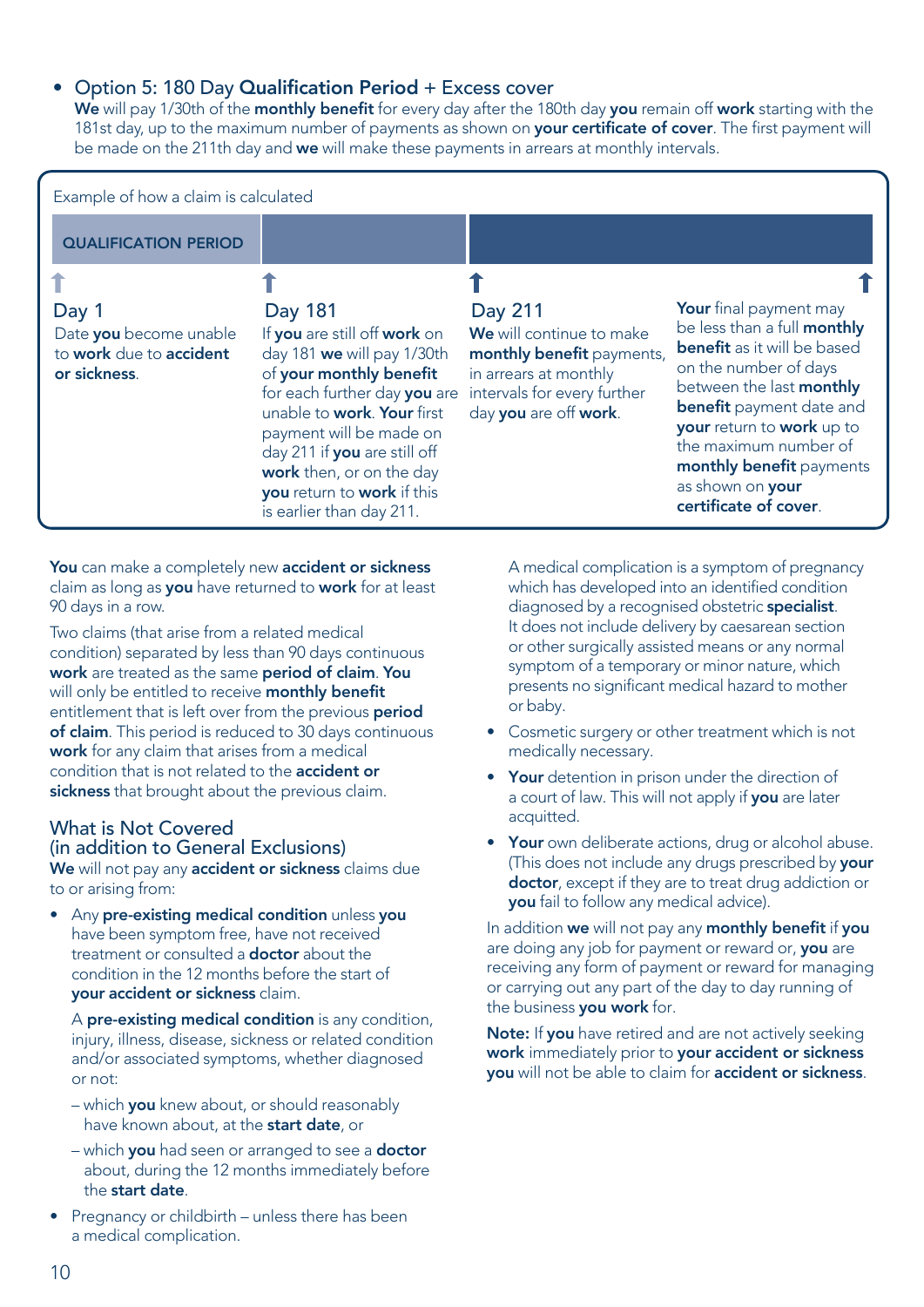# Unemployment Cover

This cover only applies if your current certificate of cover shows that you have chosen 'Unemployment Cover'. Your certificate of cover will also show the qualification period you have selected.

### What is Covered

If you are unemployed for a continuous period beyond the qualification period shown in your certificate of cover, your monthly benefit under this policy will become payable as follows:

### • Option 1: 30 Day Qualification Period + Back to day 1 cover

On the 31st day we will pay 1 monthly benefit. We will then pay 1/30th of the monthly benefit for every further day you remain out of work, up to the maximum number of payments as shown on your certificate of cover. We will make these payments in arrears at monthly intervals.

| Example of how a claim is calculated                                      |                                                                                                                                                  |                                                                                                                                                               |                                                                                                                                                                                                                                                                                                                    |
|---------------------------------------------------------------------------|--------------------------------------------------------------------------------------------------------------------------------------------------|---------------------------------------------------------------------------------------------------------------------------------------------------------------|--------------------------------------------------------------------------------------------------------------------------------------------------------------------------------------------------------------------------------------------------------------------------------------------------------------------|
| <b>QUALIFICATION PERIOD</b>                                               |                                                                                                                                                  |                                                                                                                                                               |                                                                                                                                                                                                                                                                                                                    |
|                                                                           |                                                                                                                                                  |                                                                                                                                                               |                                                                                                                                                                                                                                                                                                                    |
| Day 1<br>Date you become<br>unable to <b>work</b> due<br>to unemployment. | Day 31<br>If you are still unemployed<br>on day 31 we will pay your<br>monthly benefit to cover<br>your qualification period<br>(back to day 1). | Day 61<br>We will continue to make<br>monthly benefit payments<br>for every further day you<br>remain <i>unemployed</i> , in<br>arrears at monthly intervals. | Your final payment may<br>be less than a full monthly<br><b>benefit</b> as it will be based<br>on the number of days<br>between the last monthly<br><b>benefit</b> payment date and<br>your return to work up<br>to the maximum number<br>of monthly benefit<br>payments as shown on your<br>certificate of cover. |

### • Option 2: 30 Day Qualification Period + Excess cover

We will pay 1/30th of the monthly benefit for every day after the 30th day you remain out of work starting with the 31st day, up to the maximum number of payments as shown on your certificate of cover. The first payment will be made on the 61st day and we will make these payments in arrears at monthly intervals.

Example of how a claim is calculated

| <b>QUALIFICATION PERIOD</b>                                               |                                                                                                                                                                                                                                                                                                                           |                                                                                                                                                                 |                                                                                                                                                                                                                                                                                                                    |
|---------------------------------------------------------------------------|---------------------------------------------------------------------------------------------------------------------------------------------------------------------------------------------------------------------------------------------------------------------------------------------------------------------------|-----------------------------------------------------------------------------------------------------------------------------------------------------------------|--------------------------------------------------------------------------------------------------------------------------------------------------------------------------------------------------------------------------------------------------------------------------------------------------------------------|
|                                                                           |                                                                                                                                                                                                                                                                                                                           |                                                                                                                                                                 |                                                                                                                                                                                                                                                                                                                    |
| Day 1<br>Date you become<br>unable to <b>work</b> due<br>to unemployment. | Day 31<br>If you are still unemployed<br>on day 31 we will pay<br>1/30th of your monthly<br><b>benefit</b> for each further day<br>you are unable to work.<br>Your first payment will be<br>made on day 61 if you are<br>still unemployed then, or<br>on the day you return to<br>work if this is earlier than<br>day 61. | Day 61<br>We will continue to<br>make <b>monthly benefit</b><br>payments, in arrears at<br>monthly intervals for<br>every further day you<br>remain unemployed. | Your final payment may<br>be less than a full monthly<br><b>benefit</b> as it will be based<br>on the number of days<br>between the last monthly<br><b>benefit</b> payment date and<br>your return to work up<br>to the maximum number<br>of monthly benefit<br>payments as shown on your<br>certificate of cover. |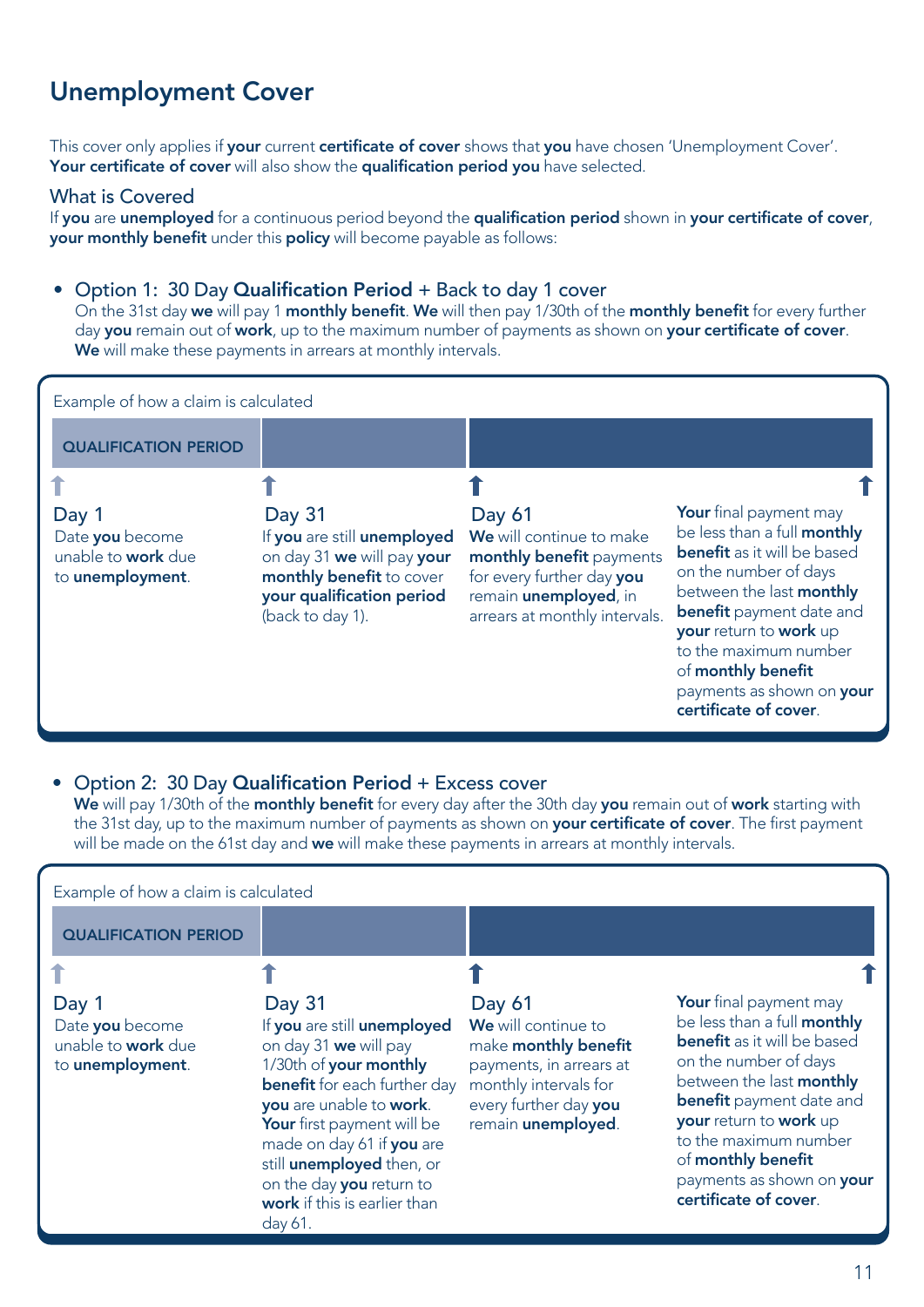### • Option 3: 60 Day Qualification Period + Back to day 1 cover

On the 61st day we will pay 2 monthly benefits. We will then pay 1/30th of the monthly benefit for every further day you remain out of work, up to the maximum number of payments as shown on your certificate of cover. We will make these payments in arrears at monthly intervals.



### • Option 4: 60 Day Qualification Period + Excess cover

We will pay 1/30th of the **monthly benefit** for every day after the 60th day you remain out of work starting with the 61st day, up to the maximum number of payments as shown on your certificate of cover. The first payment will be made on the 91st day and we will make these payments in arrears at monthly intervals.

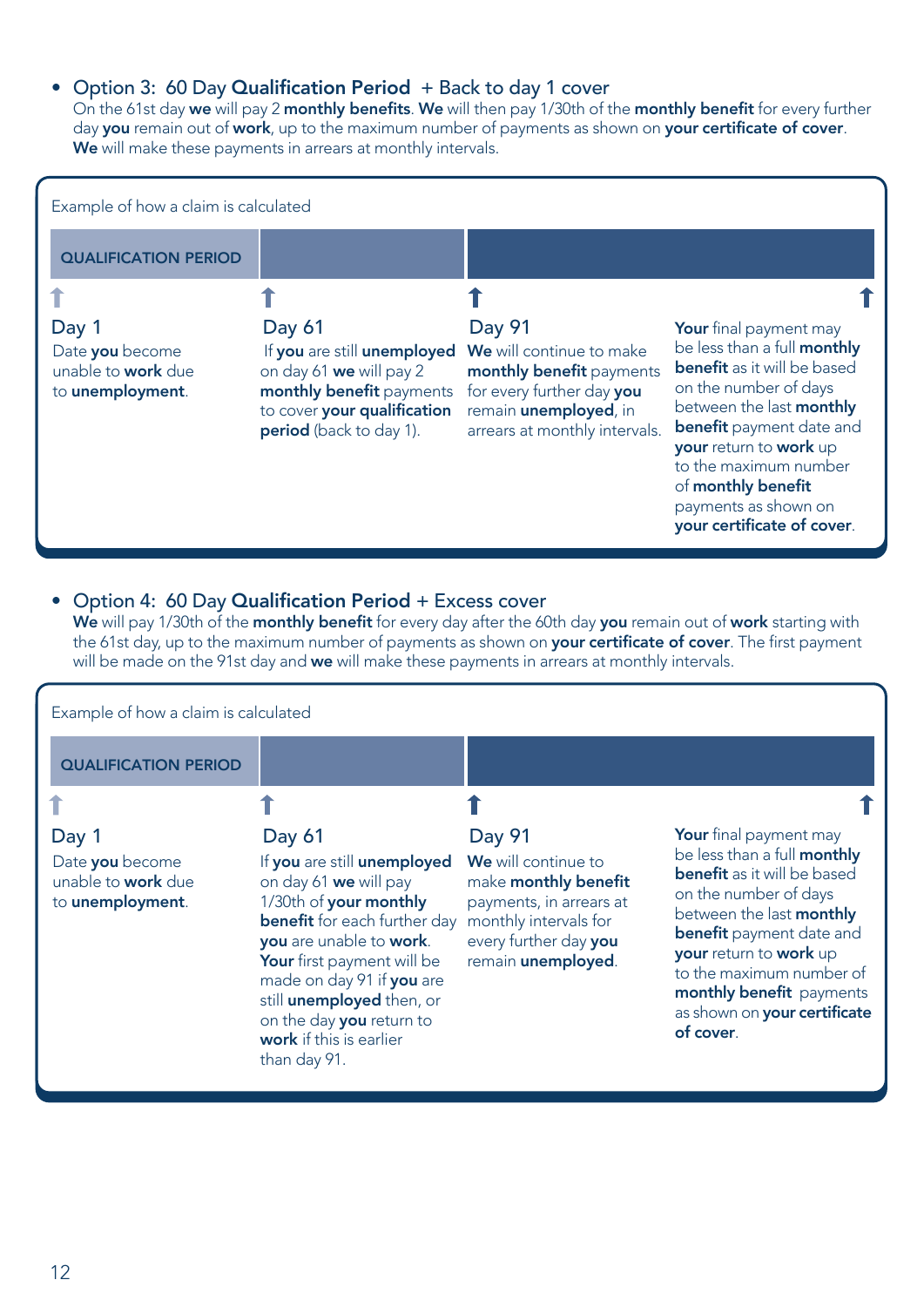### • Option 5: 180 Day Qualification Period + Excess cover

We will pay 1/30th of the monthly benefit for every day after the 180th day you remain out of work starting with the 181st day, up to the maximum number of payments as shown on your certificate of cover. The first payment will be made on the 211th day and we will make these payments in arrears at monthly intervals.

| Example of how a claim is calculated                               |                                                                                                                                                                                                                                                                                                                               |                                                                                                                                                           |                                                                                                                                                                                                                                                                                                                                  |
|--------------------------------------------------------------------|-------------------------------------------------------------------------------------------------------------------------------------------------------------------------------------------------------------------------------------------------------------------------------------------------------------------------------|-----------------------------------------------------------------------------------------------------------------------------------------------------------|----------------------------------------------------------------------------------------------------------------------------------------------------------------------------------------------------------------------------------------------------------------------------------------------------------------------------------|
| <b>QUALIFICATION PERIOD</b>                                        |                                                                                                                                                                                                                                                                                                                               |                                                                                                                                                           |                                                                                                                                                                                                                                                                                                                                  |
|                                                                    |                                                                                                                                                                                                                                                                                                                               |                                                                                                                                                           |                                                                                                                                                                                                                                                                                                                                  |
| Day 1<br>Date you become<br>unable to work due<br>to unemployment. | Day 181<br>If you are still unemployed<br>on day 181 we will pay<br>1/30th of your monthly<br><b>benefit</b> for each further day<br>you are unable to work.<br>Your first payment will be<br>made on day 211 if you are<br>still unemployed then, or<br>on the day you return to<br>work if this is earlier than<br>day 211. | Day 211<br>We will continue to<br>make monthly benefit<br>payments, in arrears at<br>monthly intervals for every<br>further day you remain<br>unemployed. | <b>Your</b> final payment may<br>be less than a full <b>monthly</b><br><b>benefit</b> as it will be based<br>on the number of days<br>between the last monthly<br><b>benefit</b> payment date and<br>your return to work up<br>to the maximum number<br>of monthly benefit<br>payments as shown on your<br>certificate of cover. |

You can make a completely new claim as long as you have returned to work for at least 90 days in a row.

Two claims separated by less than 90 days continuous work are treated as the same period of claim. You will only be entitled to receive monthly benefit entitlement that is left over from the previous **period** of claim.

### Temporary Work

If you do any temporary work:

- during a claim, your monthly benefit will be suspended during the period of **temporary** work and will be resumed when the temporary work finishes.
- during the qualification period, the qualification period will be suspended until the end of the temporary work.

### Self-Employed

If you are self-employed and you have involuntarily and permanently ceased trading because you could not find enough work to meet all your reasonable business and living expenses and have declared this to HM Revenue & Customs, you will be entitled to claim for unemployment benefit.

If, for the purpose of this insurance you are not self-employed, all other terms, conditions and exclusions of this **policy** will apply.

In either case you will need to have a Jobseeker's Agreement for the whole time you are claiming. If you are ineligible for a Jobseeker's Agreement, you must be able to provide ongoing alternative evidence that is acceptable to us that you are unemployed and actively seeking **work**. This could include copies of job applications, responses and registration with job agencies.

### Payment In Lieu Of Notice

If you have been paid or are entitled to be paid in lieu of notice any claim for unemployment, including the qualification period, will not start until the end of your notice period.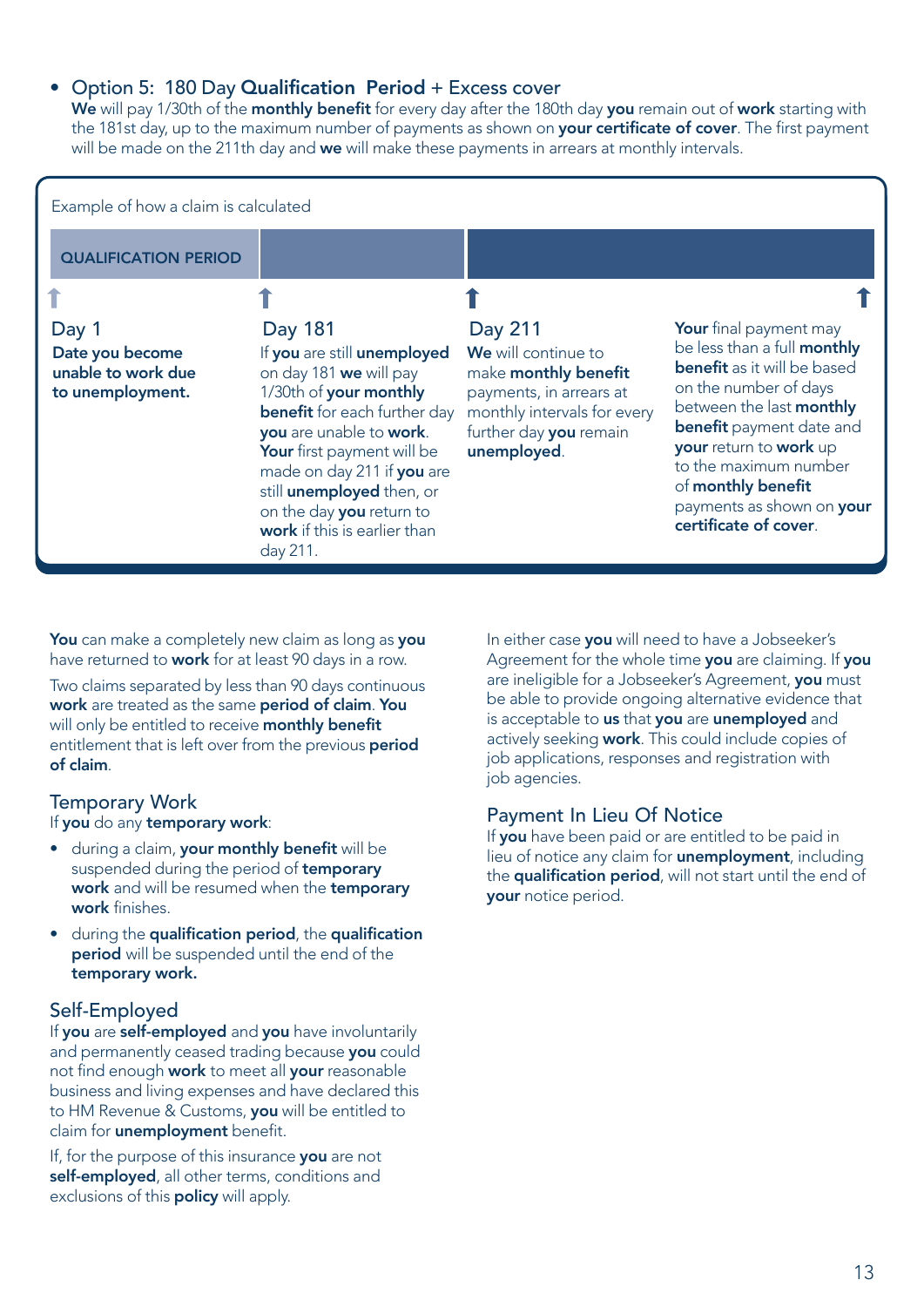### What is Not Covered

### (in addition to General Exclusions) We will not pay for any unemployment:

- We reasonably believe you knew was likely to happen, whether you had official notice or not, when you took out the policy.
- For existing borrowers that are notified of unemployment or if unemployment happens within the first 90 days of the start date (this is waived if you are transferring to this cover from an existing unemployment cover which was in place with Paymentshield or another Mortgage Payment Protection Insurance Policy and you are transferring your cover to this Paymentshield Policy).
- If you were not in continuous work for 6 months before your first claim for unemployment (this is waived if you were in continuous work for 6 months before the start date).
- If you refuse any offer of reasonable alternative employment by your employer, which is based on your qualifications, previous experience and the location of such employment would have been reasonable for you to accept.
- If you fail to meet any of the performance standards or targets laid down by your employer.
- If you have resigned or taken voluntary redundancy.
- If you retire and do not intend to actively seek further work.
- Due to your misconduct.
- After temporary work (unless you have taken temporary work during a claim).
- Which is normal, regular or seasonal in your work.
- After the end of a fixed-term contract which is not renewed, unless you have worked continuously for the same employer for at least 12 months. If you have not worked continuously for the same employer for at least 12 months you are not insured for the non-renewal of a fixed term contract and entitlement to monthly benefit will end on the date that your fixed term contract was originally intended to terminate.
- Arising due to your own deliberate actions, drug or alcohol abuse. (This does not include any drugs prescribed by your doctor, except if they are to treat drug addiction or you fail to follow medical advice.)
- Arising due to **you** being detained in prison under the direction of a court of law. This will not apply if you are later acquitted.
- If your unemployment occurs as a result of an accident or sickness.

# Carer Cover

This cover only applies if your current certificate of cover shows that you have chosen 'Unemployment Cover'. Your certificate of cover will also show the qualification period you have chosen.

### What is Covered

If you voluntarily leave your work to become a carer for a continuous period beyond the qualification period shown in your certificate of cover, your monthly benefit under this policy will become payable as follows:

• Option 1: 30 Day Qualification Period + Back to day 1 cover

On the 31st day we will pay 1 monthly benefit. We will then pay 1/30th of the monthly benefit for every further day you remain off work, up to the maximum number of payments as shown on your certificate of cover. We will make these payments in arrears at monthly intervals.

• Option 2: 30 Day Qualification Period + Excess cover

We will pay 1/30th of the monthly benefit for every day after the 30th day you remain off work starting with the 31st day, up to the maximum number of payments as shown on your certificate of cover.

The first payment will be made on the 61st day and we will make these payments in arrears at monthly intervals.

• Option 3: 60 Day Qualification Period + Back to day 1 cover

On the 61st day we will pay 2 monthly benefits. We will then pay 1/30th of the monthly benefit for every further day you remain off work, up to the maximum number of payments as shown on your certificate of cover. We will make these payments in arrears at monthly intervals.

• Option 4: 60 Day Qualification Period + Excess cover

We will pay 1/30th of the monthly benefit for every day after the 60th day **you** remain off work starting with the 61st day, up to the maximum number of payments as shown on your certificate of cover. The first payment will be made on the 91st day

and we will make these payments in arrears at monthly intervals.

• Option 5: 180 Day Qualification Period + Excess cover

We will pay 1/30th of the monthly benefit for every day after the 180th day you remain off work starting with the 181st day, up to the maximum number of payments as shown on your certificate of cover. The first payment will be made on the 211th day and we will make these payments in arrears at monthly intervals.

(For example tables of how a claim is calculated, please refer to the 'Unemployment cover' section) You can make a completely new claim as long as you have returned to **work** for at least 90 days in a row. Two claims separated by less than 90 days continuous work are treated as the same period of claim. You will only be entitled to receive **monthly benefit** entitlement that is left over from the previous period of claim.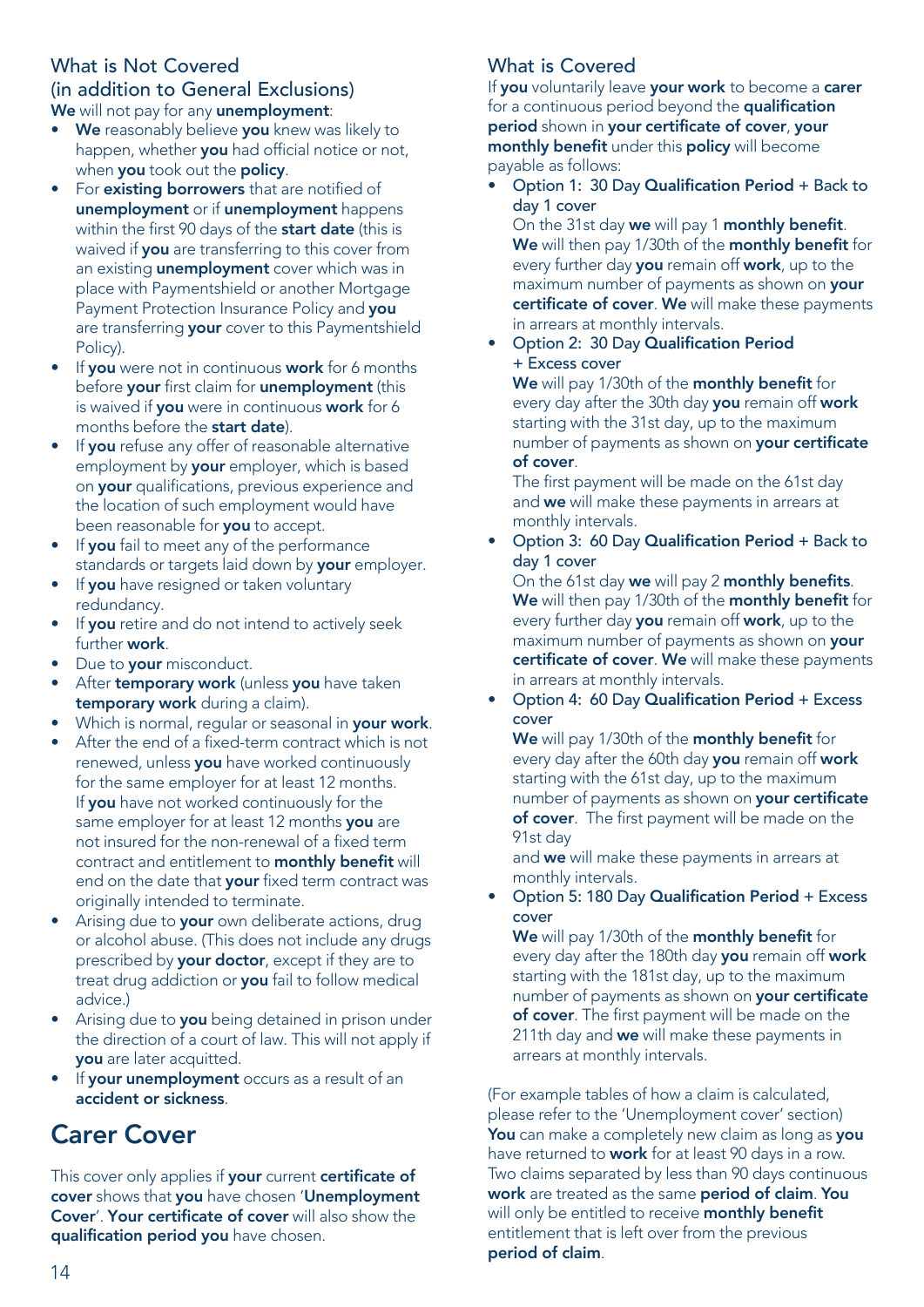### What is Not Covered (in addition to General Exclusions) We will not pay a claim for carer cover:

- If at the start date we reasonably believe you were aware of the need, or likely need at any time in the future, for a member of **your immediate family** to require a carer.
- For **existing borrowers**, if within the first 90 days of your start date you apply for Carer's Allowance, or are notified of receipt of Carer's Allowance, unless the condition of the member of **vour immediate family** requiring a **carer** was due to or caused by an unforeseen event happening after

the start date, (this is waived if you already have existing Unemployment cover in place with Paymentshield or another Mortgage Payment Protection Insurance Policy and you are transferring your cover to this Paymentshield policy).

Where the person you are caring for is not a member of your immediate family.

# General Exclusions

We will not pay any claim:

- Arising due to any dishonest or exaggerated behaviour by you or anyone acting for you. If this happens, you will have to return any benefits already paid in relation to the claim, your policy may be terminated and you will have no cover under the **policy** from the date of termination.
- Arising due to war, invasion, act of foreign enemy, hostilities or a warlike operation or operations (whether war be declared or not), civil war, rebellion, revolution, insurrection, civil commotion assuming the proportions of or amounting to an uprising, military or usurped power and/or any action taken in controlling, preventing, suppressing or in any way relating to any of these causes or events.

# Making Changes To Your Cover

If you need to make a change to your cover, please call the Paymentshield Customer Helpline or write to the Paymentshield Customer Services Team at: Paymentshield Limited, PO Box 229, Southport, PR9 9WU or e-mail: enquiries@paymentshield.co.uk

### Changing Your Cover

You can apply to make changes to your cover. If you choose to;

- increase your **monthly benefit** for any reason other than an interest rate change that you notify Paymentshield of within 30 days of receiving notification from your lender; or
- increase your cover.

the start date of the change will be 90 days from the date on which we accept vour notification. If **vou** choose to:

- increase your **monthly benefit** due to interest rate changes and provided you tell Paymentshield within 30 days of receiving the notification from your lender
- reduce your monthly benefit amount for whatever reason
- increase your qualification period and type
- reduce your type of cover from Accident,

Sickness & Unemployment cover to Accident & Sickness only cover

• reduce your maximum benefit period the start date of the change will be from the date we receive your notification.

### You cannot alter your cover or monthly benefit during a **period** of claim.

### Changes For Joint Borrowers

Please also refer to 'Joint Borrowers' in the 'Eligibility, Your Cover, Joint Borrowers, Moving Home or Your Mortgage' section near the front of this policy.

If you are both insured and want to change the way in which the benefit is split between you, you may do so but the change will take effect 90 days after we accept your notification for any change in monthly benefit or cover for either borrower.

### Reviewing Your Monthly Benefit

You should review your monthly benefit on at least an annual basis to ensure that your monthly repayments (including any secured/unsecured loan payments taken in connection with your mortgage agreement) and any mortgage related insurance premiums or shared ownership rental payment that you wish to include are adequately covered.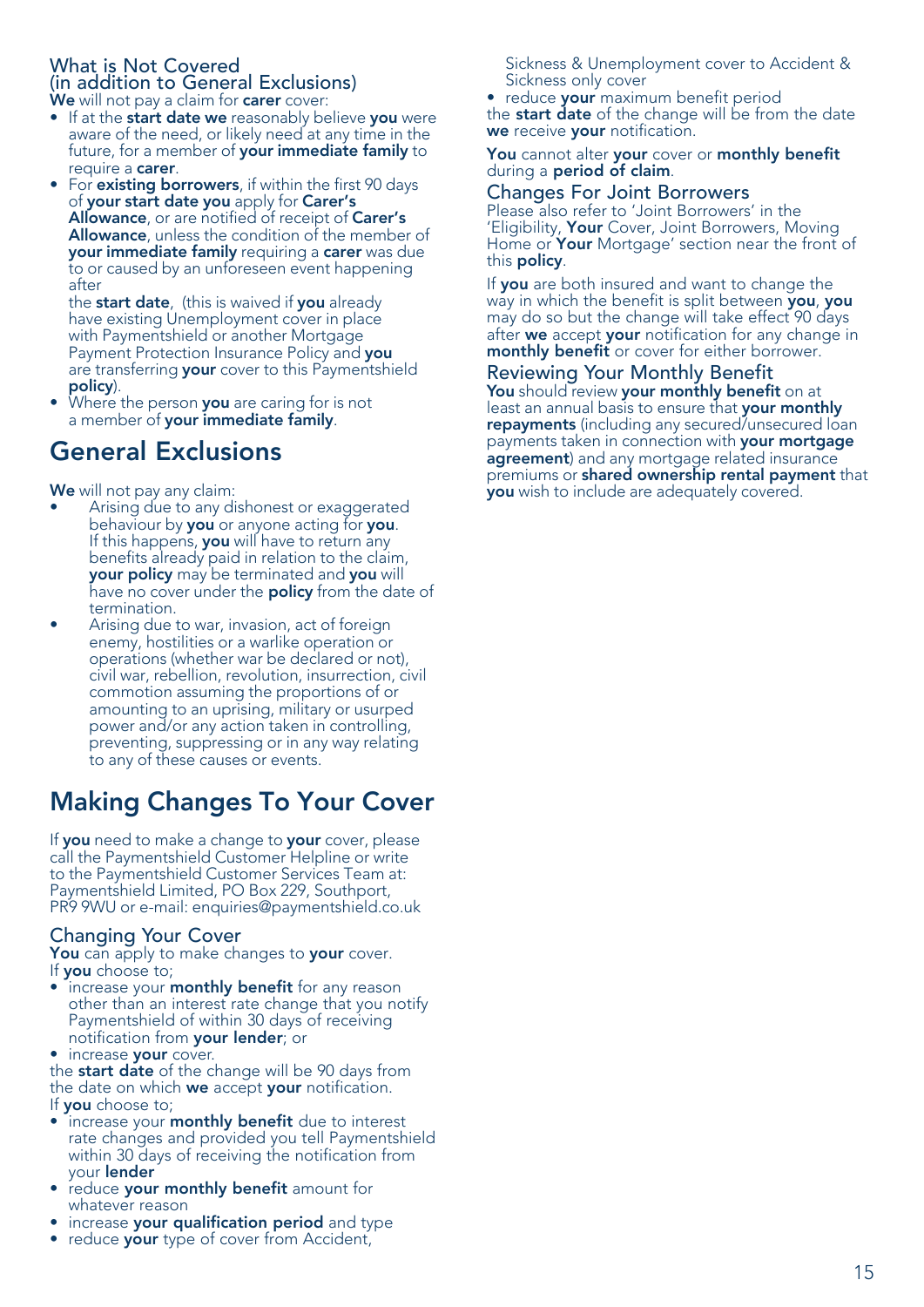# Your Claim

### Claim Requirements

Before we can pay out a claim we must receive from you the necessary evidence and proof to validate your claim. We will only ask for information and proof that is reasonably required for the purpose of assessing your claim.

You will be asked to evidence that you have a current **mortgage agreement** when making a claim.

This can be a bank statement clearly identifying your outgoing mortgage payment or an up to date mortgage statement or online banking mortgage account screen print.

You may be asked for up to date evidence of a current mortgage during a continuing claim.

### Accident & Sickness Claims

When you make a new claim for disability cover, the information we may require depends upon whether you were, at that time, employed or self-employed.

Where you are employed we will require:

- medical certificates covering the period for which you are making your claim (we will accept you self-certifying a period of up to 7 days before you obtain the first such medical certificate at the start of your claim);
- vour doctor's name and address:
- **vour** employer's name and address.

Where you are self-employed we will require:

- medical certificates covering the period for which you are making your claim (we will accept you self-certifying a period of up to 7 days before you obtain the first such medical certificate at the start of your claim);
- your doctor's name and address;
- bank statements for your business, or evidence of your payment of class 2 national insurance contributions, covering the period immediately before the date from which your claim starts.

Throughout any period during which you continue to make a claim for disability cover you may be asked to provide, at your expense, such reasonable proof that you continue to be certified as unfit to work by your doctor and by completing continuing claim statements confirming such information as we may reasonably require

### Unemployment Claims

When you make a new claim for unemployment cover, the information we may require depends upon whether you were, at that time, employed or selfemployed:

Where you were employed we will require:

• the written communication from your employer

terminating **your** employment:

- **vour** employer's name and address:
- evidence of your receipt of jobseeker's allowance or that you are making active attempts to find employment, such as copies of letters to/ from prospective employers and copies of job applications;
- if you are claiming after 3 months of being unemployed, a copy of your awards letter from the Department for Work and Pensions (or equivalent in Northern Ireland).

Where **vou** were self-employed we will require:

- evidence of your payment of the appropriate class 2 national insurance contributions, covering the period immediately before the date from which **your** claim starts, or evidence of the income from your business covering the six-month period before the date from which your selfemployment ended;
- evidence that your business has ceased or suspended trading because **vou** could not find enough **work** to meet all **your** reasonable<br>business and living expenses. **We** may require evidence such as that you have declared this to HM Revenue and Customs, bank statements, accounts, or a letter from your accountant with evidence that your business was no longer viable, that **your** business has ceased or suspended trading and that you are not receiving an income from the business;
- evidence of your receipt of jobseeker's allowance or that you are making active attempts to find employment, such as copies of letters to/ from prospective employers and copies of job applications;
- if you are claiming after 3 months of being unemployed, a copy of your awards letter from the Department for Work and Pensions.

Throughout any period during which **you** continue<br>to make a claim for **unemployment** 

benefit you may be asked to provide reasonable proof and evidence that **you** are actively looking for work. This may include monthly bank statements showing the payment of jobseeker's allowance or replacement benefit (after the first 3 months of a claim) and/or monthly documentary evidence that you are actively seeking work, such as copies of letters to/ from prospective employers and copies of job applications except:

- if you are self-employed, and are ineligible for jobseeker's allowance (or replacement benefit), we will waive any requirement to provide evidence that you are in receipt of this, but we will require evidence that you are receiving national insurance credits; or
- such other ongoing alternative evidence that is reasonably acceptable to us that you are unemployed and actively seeking work.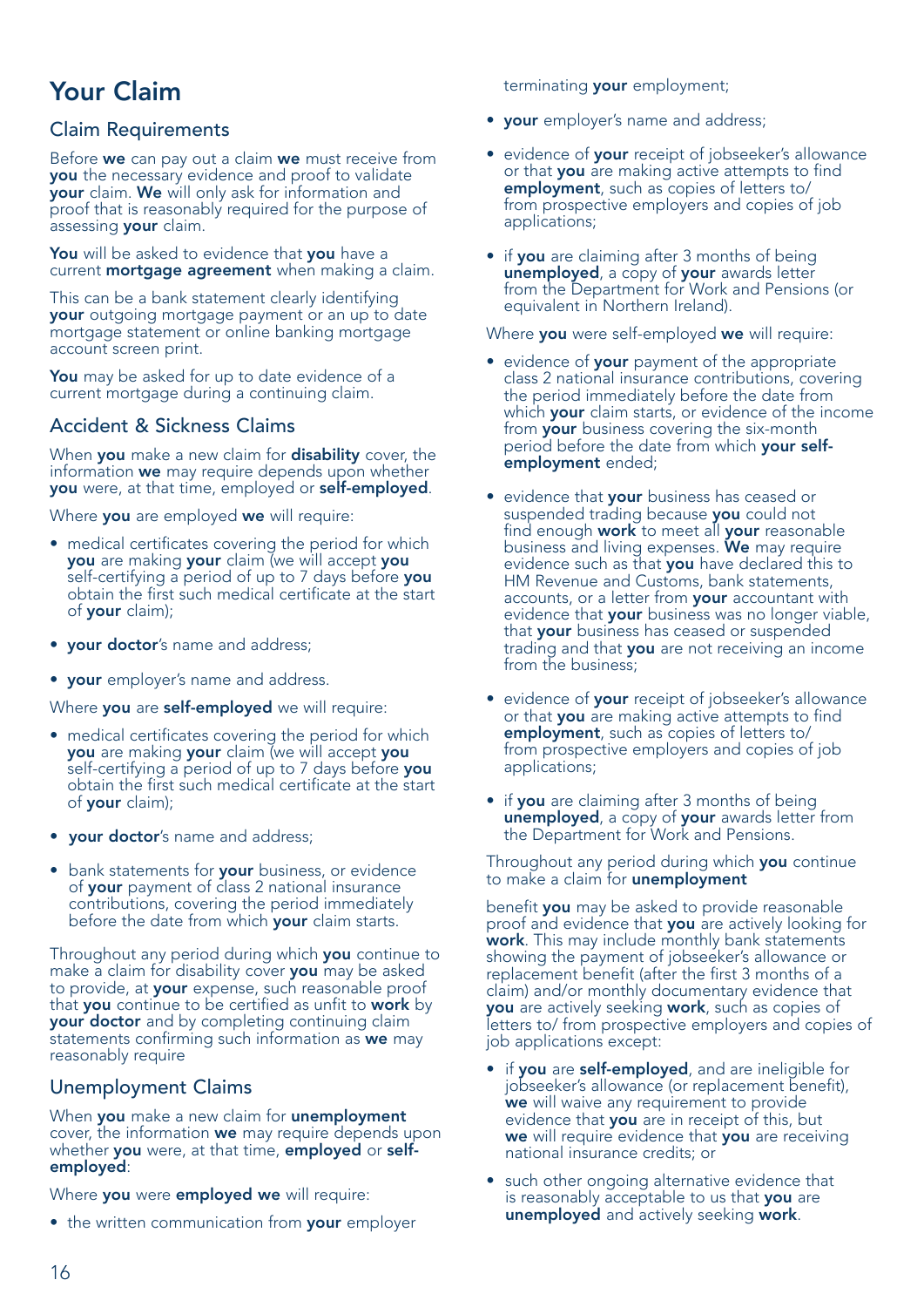If you are made unemployed whilst on maternity/ paternity leave, you will be entitled to receive a monthly unemployment benefit whilst you can evidence that you are in receipt of statutory maternity/paternity pay.

### Carer Claims

When you make a new claim for carer cover, the information we may require depends on your work status at the time of the event giving rise to the claim:

Where you permanently leave work to become a carer we will require:

- your employer's name and address;
- such evidence as we reasonably require to confirm that carer's allowance (or any benefit which replaces carer's allowance) has been awarded.

Where **you** take a period of unpaid leave of absence from work we will require:

- **your** employer's name and address;
- such evidence as we reasonably require to confirm that your employer has granted you temporary unpaid leave in order to become a carer;
- letter from the doctor of your close relative confirming the nature of the condition suffered and when it was first diagnosed.

### Where you were/are self-employed we will require:

- your payment of class 2 national insurance contributions covering the period immediately before the date from which your claim starts, or evidence of the income from your business covering the six-month period before the date from which your self-employment ended; or
- evidence that your business has ceased or suspended trading because you have become a carer and that you are not receiving an income from the business. We may require evidence such as that you have declared this to HM Revenue and Customs, bank statements, accounts, or a letter from your accountant with evidence that your business has ceased or suspended trading and that **you** are not receiving an income from the business; or
- such evidence as we reasonably require to confirm that carer's allowance (or any benefit which replaces **carer's** allowance) has been awarded.

Throughout any period during which you continue to make a claim for **carer** benefit, you may be asked to provide reasonable proof and evidence that you remain a carer. This may include monthly bank statements showing the payment of carer's allowance (or replacement benefit).

### State Benefits

If you make a claim under this policy and also apply for any means tested state benefit, the Department for Work and Pensions/Benefits Agency may treat some of the claim payment as income when calculating **your** benefit entitlement.

### Back To Work

We offer a free Back To Work service if you have selected Unemployment cover (as shown on your certificate of cover) and you are unable to work due to unemployment. You will be contacted by our specialist Back to Work service. This service is free, confidential and designed to provide advice and assistance to help you make a speedy return to work.

**Our** Back to Work service provides:

- Self-help guide
- Access to a specialist website
- Telephone advice providing access to specialist employment counsellors
- Confidential advice and ongoing support throughout your search on:
	- seeking work, career changes, state benefits – managing **your** time effectively while searching
	- for employment
	- tips on preparing your CV
	- help with preparing for interviews

### Paying Claims

We will make claim payments directly to you. When we have made these payments, we will not make any further payments for the same claim.

### Switching Between Claims

If you need to you can switch from an unemployment to an accident or sickness or a carer claim or a combination of all three (provided you have chosen these covers). A new claim form must be completed but no additional **qualification period** will be applied. However, we will not pay more than the maximum number of monthly benefit payments, as shown on your certificate of cover for any claim period. This applies to any one continuous period of **accident or** sickness, unemployment or a period for which you are a **carer** or a combination of all three (provided you have chosen these covers).

You cannot claim for an accident or sickness, unemployment, or a carer claim at the same time.

### When Will Monthly Claim Payments End

We will continue paying your claim until the first of the following happens:

- Your unemployment ends, you recover from your accident or sickness or you are no longer a carer.
- We have paid the maximum number of full monthly benefit payments, as shown on your certificate of cover for any one continuous period of unemployment, accident or sickness or a period for which you are a carer or a combination of all three.
- Your mortgage is repaid.
- You reach age 65.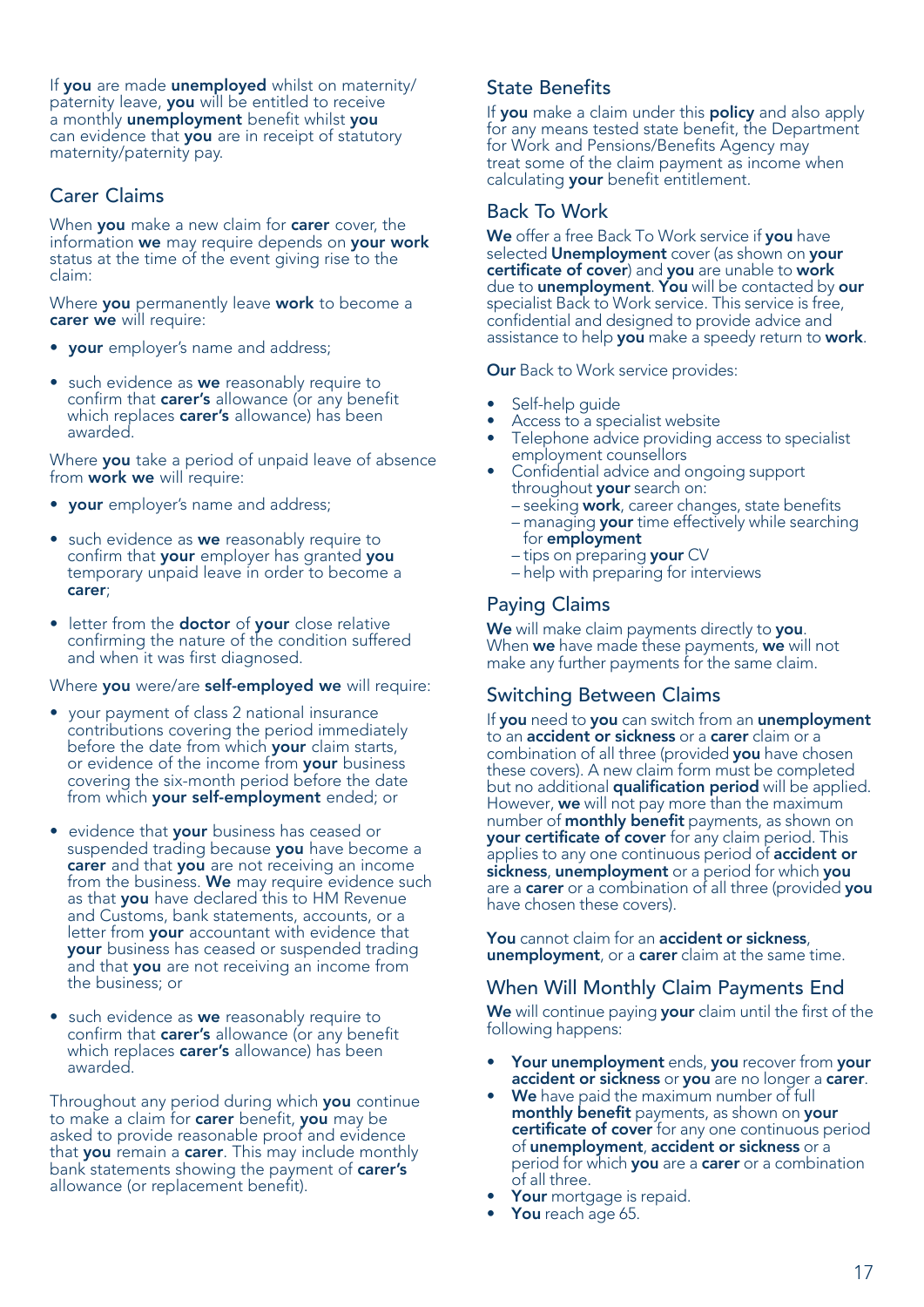### Paying Premiums During a Claim

When you are making a claim under this policy you should continue to pay the monthly premium to ensure<br>that cover can continue once **your** claim has ended. We will reimburse any premiums you have paid during a period of claim by increasing your monthly benefit. If you cancel your policy during a claim then we will continue to pay **monthly benefit** provided the claim happened prior to the cancellation date, and your premiums were up to date. However, you will not be covered for any claim that happens on or after the cancellation date.

### Changes We Can Make To Premium, Administration Charge, Policy Cover And/Or Terms And Conditions

1. We can, at any time and after taking a fair and reasonable view, make changes to your premium, administration charge, **policy** cover and/or terms and conditions of insurance, to reflect changes in our expectation of the future likely cost of providing cover. Premiums, administration charge, and/or **policy** cover may go up or down but will not recoup past losses.

When doing so we will consider:

- Our experience and expectation of the cost of providing this product and/or other Covèa products of a similar nature.
- Information reasonably available to us on the actual and expected claims experience of insurers of similar products.
- Widely available economic information such as inflation rates, interest rates and unemployment rates.
- **Our** and/or Paymentshield's experience and expectation of the costs of administering your policy.

Changes (together with the reasons for such changes) will be notified to you in writing at least 30 days in advance and once **we** make any changes **we** will not<br>make any further changes under this paragraph for at least six months.

2. Additionally, we can, at any time and after taking a fair and reasonable view, make changes to:

- your premium, administration charge, policy cover and/or terms and conditions of insurance to reflect changes (affecting us or your policy) in the law or regulation or the interpretation of law or regulation, or changes in taxation.
- **vour policy** cover and/or terms and conditions of insurance to reflect decisions or recommendations of an Ombudsman, regulator or similar person, or any code of practice, with which we intend to comply.
- your policy cover and/or terms and conditions of insurance in order to make your policy clearer and fairer to you or to rectify any mistakes that may be discovered in due course.

Changes (together with the reasons for such changes) will be notified to you in writing at least 30 days in advance and there is no minimum period between changes. 18

# When Does Your Policy End

1. The cover provided by this **policy** and all **monthly** benefit payments may end immediately, if any of the following happen:

- The date agreed by your lender for your mortgage agreement to be repaid is reached.
- There is any dishonest or intentionally exaggerated or fraudulent behaviour by you or anyone acting for you in relation to a claim under this policy. In such cases, you may have to return any benefits paid in relation to the claim, and will have no cover from the date of termination.
- You breach the policy terms and conditions.
- You retire from work and do not intend to actively seek further work, unless you retire due to accident or sickness on the advice of a doctor.
- Your **mortgage agreement** is repaid early or ceases and is not replaced.
- When you and your immediate family no longer reside at the property for which your mortgage agreement is held.
- The only obligation which you have under the mortgage agreement is to pay your lender a fee for holding your title deeds in safe custody.
- You die.
- You reach 65 years of age.

For avoidance of doubt, when **your policy** ends then all cover and **monthly benefit** payments end and therefore cover cannot continue for any additional cover, shared ownership rental payment or unsecured / secured lending taken out in connection with the **mortgage agreement**.

- 2. You may cancel the policy at any time by:
- calling Paymentshield's Customer Services Team on 0345 6011 050; or
- writing to Paymentshield Limited at PO Box 229, Southport, PR9 9WU; or sending an email to enquiries@paymentshield.co.uk

Please note that your policy cover will continue until the end of the period in respect of which premium has been paid.

3. We may cancel your policy, by sending you notice in writing, if:

- You have not paid your premium when it was due - in which case **your policy** will end with effect from the beginning of the period in respect of which premium has not been paid.
- We offer you an equivalent alternative product (which does not materially disadvantage you). In
- this event we will give you at least 30 days notice. We give you at least 90 days notice where we do not offer you an equivalent alternative product.
- 4. If you or we cancel your policy under 2 or 3 above then all cover will end from the date of cancellation outlined above. However, we will continue to pay monthly benefit that is due to be paid for any claim that happened prior to the date on which your policy ends.

# Promise of Service

**Our** and Paymentshield's goal is to give excellent service to all customers, whilst recognising that things do go wrong occasionally. All complaints received are taken seriously and resolved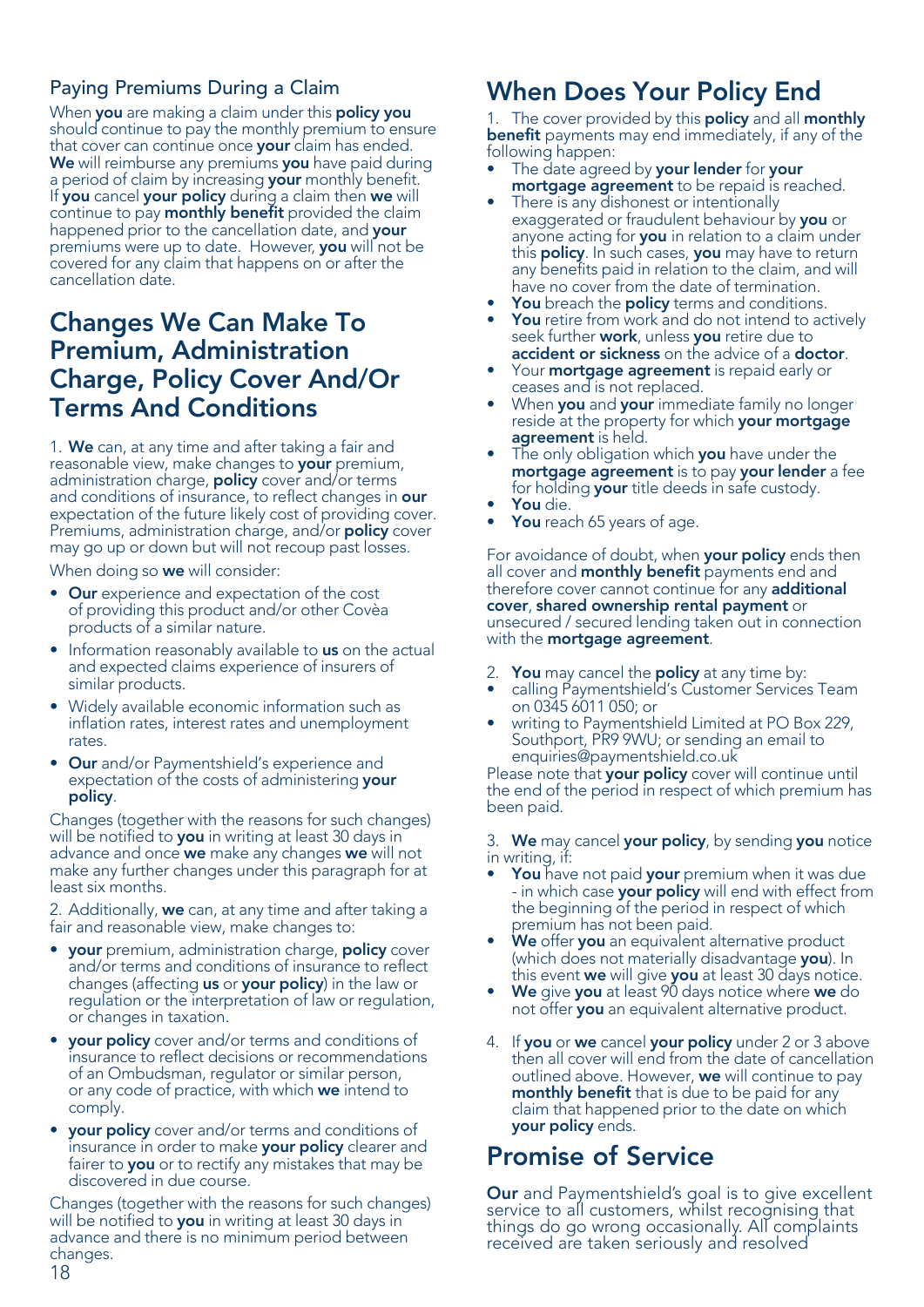promptly, wherever possible. To ensure we and Paymentshield provide the kind of service you expect, your feedback is welcome. Your comments will be recorded and analysed to make sure the service we and Paymentshield offer continually improves. Most customers' concerns can be resolved quickly but occasionally more detailed enquiries are needed. If this is likely, you will be contacted and provided with an expected date of response.

# Complaints Procedure

a. Sales Complaints - if you are unhappy with any aspect of the sale of your policy or have cause for complaint, you should initially contact the person who arranged the cover for you.

b. If you are unhappy with the administration of your insurance please contact the Paymentshield Customer Services Team by telephone or in writing by email or letter to:

Paymentshield Customer Services Team Paymentshield Limited, PO Box 229, Southport PR9 9WU

Paymentshield Customer Helpline: 0345 6011 050

enquiries@paymentshield.co.uk

c. If you are not satisfied with the service we have provided in relation to your claim, please tell us so that we can do our best to resolve the problem. You can contact us in the following ways:

By phone on 0330 134 8240

By email at fspcomplaintsmailbox@ coveainsurance.co.uk

Or you can write to us at:

Protection Dept, Covéa Insurance plc, 50 Kings Hill Avenue, Kings Hill, West Malling, Kent ME19 4JX

### Service Complaints

If you have a complaint about any aspect of our service, you should contact us in the first instance. If you remain dissatisfied with our response or 8 weeks have elapsed from the date we received your complaint, you may be eligible to refer your complaint to the Financial Ombudsman Service (FOS).

FOS was set up by parliament to resolve complaints that customers and financial businesses are not able to resolve. FOS is an independent service free to customers. The contact details for the Ombudsman can be found below:

The Financial Ombudsman Service Exchange, Tower London, E14 9SR

Financial Ombudsman Service is open from Monday – Friday, 8am – 8pm, Saturday, 9am – 1pm

0800 0 234 567

(calls to this number are now free on mobile phones and landlines).

0300 123 9 123 (calls to this number cost no more than calls to 01 and 02 numbers)

complaint.info@financialombudsman org.uk

www.financial-ombudsman.org.uk

This procedure will not prejudice your right to take legal proceedings. However, please note that there are some instances when the FOS cannot consider complaints. A leaflet detailing our full complaints/appeals process is available from us on request.

### General Information

This insurance is underwritten by Covea Insurance plc.

Covea Insurance plc is authorised by the Prudential Regulation Authority (PRA) and regulated by the Financial Conduct Authority (FCA) and the Prudential Regulation Authority.

Your policy will be administered by<br>Paymentshield Limited on our behalf. Paymentshield Limited is responsible for the day to day running of your policy.

Any premium, premium refunds or claims money held by Paymentshield Limited will be held on our behalf.

Paymentshield Limited reserves the right to change its chosen insurer. Any such change may take place at any time by the administrator cancelling the **policy** and transferring the insurance cover to a new insurer.

Paymentshield Limited will contact you not less than 30 days before making such a change with details of the new proposed insurers and terms on which cover may be provided by the new insurer.

Accordingly, in order to ensure continuity of **your**  insurance **you** authorise Paymentshield Limited to cancel **your** existing insurance and transfer **your**  data to any new proposed insurer to provide **you**  with the replacement cover. When contacting **you** with details of the new insurer and its offer of<br>insurance for **your** consideration, Paymentshield<br>Limited will explain how **you** may revoke this<br>authority and provide details of how **you** may<br>cancel this **policy**, i **your policy** with the new insurer.

# The Law

There is a choice of law for this insurance, but unless we agree otherwise, the law for that part of the UK where you live at the start date will apply.

### Financial Services Compensation Scheme

We are covered by the Financial Services Compensation Scheme (FSCS). You may be entitled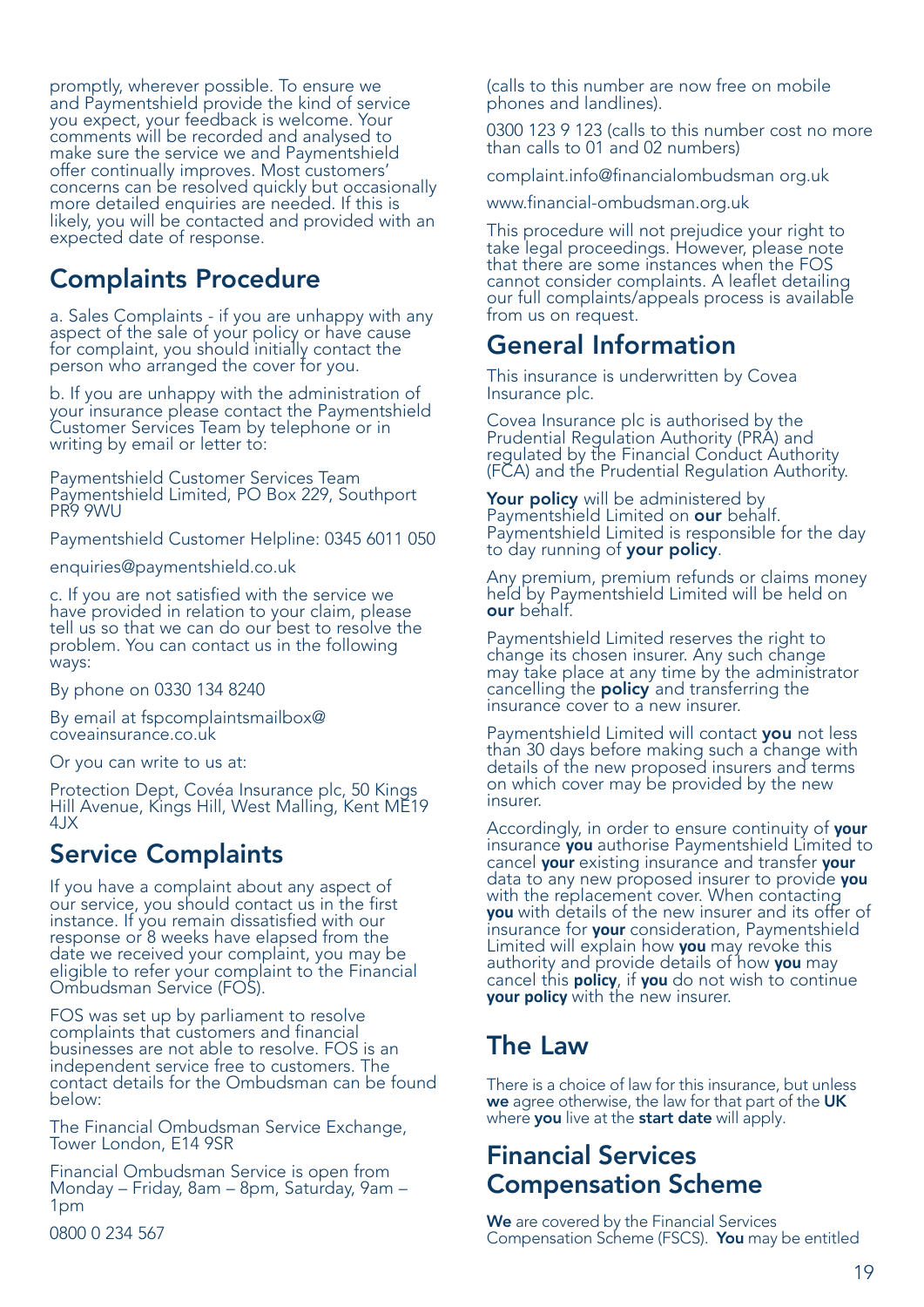to compensation from this scheme if we cannot meet our obligations, depending on the type of insurance and the circumstances of your claim.

Further information about the scheme is available from the FSCS website www.fscs.org.uk or you can write to Financial Services Compensation Scheme, 10th Floor Beaufort House, 15 St Botolph Street, London EC3A 7QU.

# Fair Processing Notice

This section describes how the administrator, **Paymentshield**, will capture, process and store **your** data. Details on how the insurer of **your** policy uses your personal data can be found<br>on their website: www.coveainsurance. co.uk/ privacy-policy/

Full details of Paymentshield's Fair Processing Notice can be found here: https://www. Paymentshield.co.uk/Fair-Processing-Notice. It explains who Paymentshield are, the types of information it holds, how it is used, who they share it with and how long it is kept and informs<br>**you** of certain rights **you** have regarding **your** personal information. If you are unable to access this website, details can be obtained by contacting the address detailed or telephone number indicated in any recent correspondence or emails you have received from Paymentshield.

### Who Are We?

Paymentshield Limited (part of The Ardonagh Group of companies) along with the insurer<br>is the Data Controller of the information **you** have provided. You can contact Paymentshield<br>for general data protection queries by email to DataProtection@ardonagh.co.uk or in writing to:

The Data Protection Officer care of the office of the Chief Information Officer, The Ardonagh Group, 1 Minster Court, Mincing Lane, London,<br>EC3R 7AA.

# How Paymentshield Use The Information You Provide

Your personal information will be used to

- Assess and provide the products or services that **you** have requested through arranging<br>and administration of policies
- Communicate with you
- Develop new products and services
- Undertake statistical analysis
- Contact **you** about products that are closely<br>related to those **you** already hold with<br>Paymentshield
- Provide additional assistance or tips about these products or services
- Notify you of important functionality changes to our websites
- Cross reference with information from publicly available sources

• Conduct Market research

Any new information **you** provide us may be<br>used to update any existing record **we** hold for you.

Only where **you** have provided us with consent to do so, **we** may from time to time use **your**  information to provide **you** with details of marketing or promotional opportunities and offers relating to other products and services from The Ardonagh Group (http://www. ardonagh.com).

### Sharing Your Information

We will only share your information:

- Where we are required to do so by law
- With fraud prevention agencies or third parties that provide a service to us or on **our**<br>behalf:
- Where we may transfer rights and obligations under this agreement; and
- In order to achieve any of the purposes for which we process your data, as noted above

The data **we** hold may be transferred to, and<br>stored at, a destination outside of the European Economic Area (EEA). It may also be processed by staff operating outside of the EEA who work<br>for us or one of **our** suppliers. If we provide information to a third party we will require it and any of its agents and/or suppliers to take all steps reasonable necessary to ensure that **your**<br>data is treated securely and in accordance with this notice.

We follow reasonably strict security procedures in the storage and disclosure of your personal information in line with industry practices.

### How Long Do We Keep Your Information?

We will not keep **your** personal information for<br>longer than is necessary for the purpose for<br>which it was provided unless **we** are required to by law or have other legitimate reason to do so, such as if necessary for any legal processing. This is typically for a period of no more than 6 years after the termination or cancellation of a product, contract or service we provide.

### Your Rights

**You** have rights relating to **your** personal data,<br>such as to request access to a copy of the data<br>**we** hold about **you**, to request a review of any automated decision taken about **you** and correct any erroneous information we hold about **you**. More details on **your** rights can be found on the Information commissioner's website: https://ico. org.uk

### Insurance Administration

Information you supply may be used for the purposes of insurance administration by the Data Controller(s),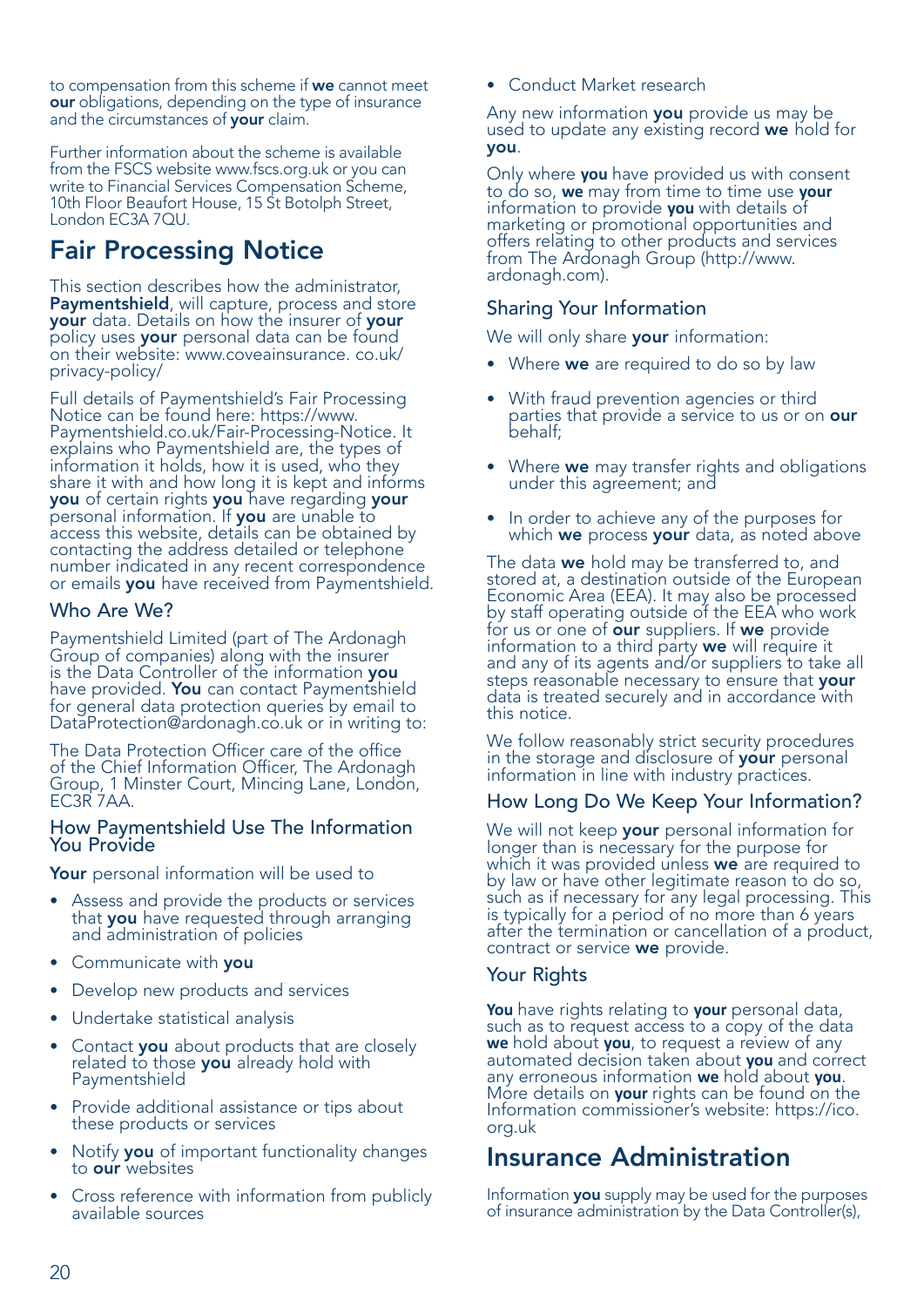our associated companies and agents, by reinsurers and Paymentshield Limited. It may also be disclosed to regulatory bodies for the purposes of monitoring and/or enforcing our and Paymentshield Limited's compliance with any regulatory rules/codes. Your information may also be used for research and statistical purposes and crime prevention. It may be transferred to any country, including countries outside the European Economic Area for any of these purposes and for systems administration. Where this happens, we and Paymentshield Limited will ensure that anyone to whom we and Paymentshield Limited pass your information agrees to treat your information with the same level of protection as if we and Paymentshield Limited were dealing with it. If you give us and Paymentshield Limited information about another person, in doing so you confirm that they have given you permission to provide it to us and for us and Paymentshield Limited to be able to process their personal data (including any sensitive data) and also that **you** have told them who we and Paymentshield Limited are and what we will use their data for, as set out in this notice.

In the case of personal data, with limited exceptions, and on payment of the appropriate fee, you have the right to access and if necessary rectify information held about you.

# Sensitive Data

In order to assess the terms of the insurance contract or administer claims which arise, we may need to collect data which the Data Protection Act defines as sensitive (such as medical history or criminal convictions). By proceeding with this insurance, you signify your consent to such information being processed by us and Paymentshield Limited or our agents.

If **vou** have any questions about the use of personal information by us, Paymentshield Limited or if you believe our records are inaccurate, you should write to:

The Data Protection Officer Paymentshield Limited PO Box 229 Southport PR9 9MI

### Fraud Prevention And Detection

In order to prevent and detect fraud we and Paymentshield Limited may at any time:

- share information about you with other organisations and public bodies including the police
- undertake credit searches and additional fraud searches
- check and/or file your details with fraud prevention agencies and databases, and if you give us and Paymentshield Limited false or inaccurate information and we and Paymentshield Limited suspect fraud, we and Paymentshield Limited will record this.

We and Paymentshield Limited can on request supply further details of the databases we access or contribute to.

# **Definitions**

Wherever the following words or phrases appear in this **policy**, they will be shown in **bold** and have the following meanings:

### Accident or Sickness

Any accident, sickness or disease which occurs after the **start date** which results in **you** being totally<br>unable to carry out the duties of **your normal work**<br>and not doing any other **work**, as confirmed by a doctor or specialist. Normal work means your work immediately before your accident or sickness, or any other work which we think you are, or may reasonably become qualified for, in view of your training, education and ability.

### Additional Cover

Means cover of up to 33% additional cover over and above the combined total of your monthly repayment along with any further cover selected to include premiums for your buildings and contents insurance on the property and associated life assurance premiums.

Should your monthly repayment reduce, your additional cover will be maintained at the fixed amount selected by you at the start date or mid term adjustment, unless the reduction in **your** monthly<br>repayment means **your** level of **additional cover** exceeds 33% of the combined total of the reduced monthly repayment and monthly mortgage related insurance costs.

In this case, the amount of additional cover will be reduced to 33% of the combined total of the reduced monthly repayment and monthly mortgage related insurance costs. A refund of any overpaid premium will be arranged back to the date when the decrease in your monthly repayment actually occurred.

You need to notify us when your monthly repayment changes.

### Carer

You look after a member of your immediate family on a full-time basis and have completed a Carer's Allowance Claim pack and are either in receipt of or awaiting Carer's Allowance from the Department for Work and Pensions.

### Carer's Allowance

A taxable benefit paid by the Department for Work and Pensions to an informal **carer**.

### Certificate of Cover

The certificate accompanying and forming part of this **policy** which sets out details of the cover selected by you.

#### Doctor

A medical practitioner (other than you or a member of your family) who holds a full qualification entitling him or her to full registration with the General Medical Council.

### Existing Borrower

Means your mortgage agreement has been in force for more than 30 days on the start date.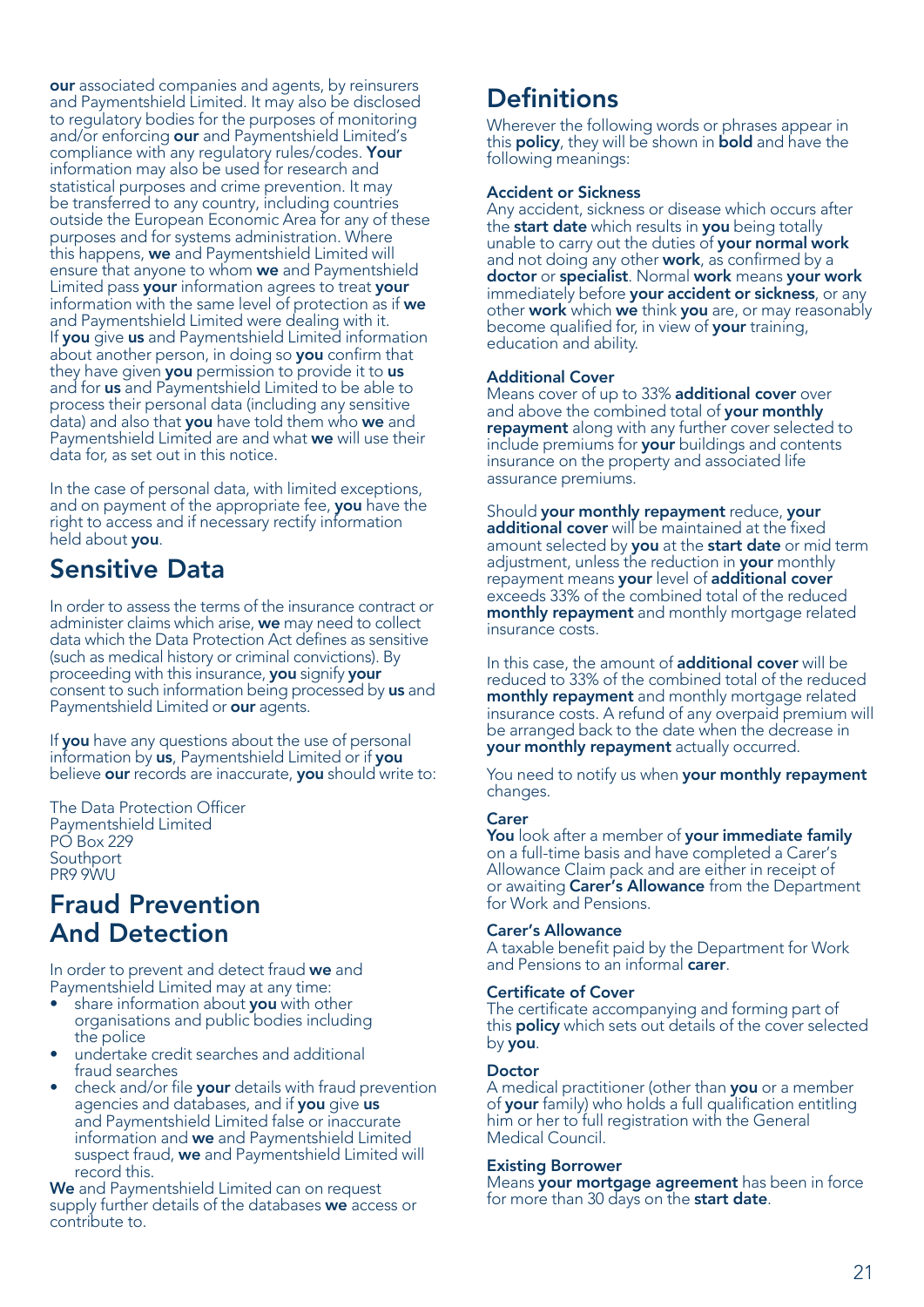### Immediate Family

Your spouse, civil partner, live-in partner, children and parents.

### Lender

The financial institution which you have entered into your mortgage agreement with.

### Monthly Benefit

The amount chosen by you and shown on your current certificate of cover.

If your monthly repayment is less than £3,000 you can increase the amount **you** insure to include premiums for this **policy**, buildings and contents insurance on the property, associated life assurance policies, **shared**<br>**ownership rental payment** and any **additional cover**<br>selected, provided the lower of the following amounts is not exceeded:

- 75% of your monthly earned income before tax or • £3,000.
- 

The **monthly benefit** payable at time of claim will be reduced if the monthly repayment to your lender has decreased to less than the amount shown on your Certificate of Cover. Please refer to the 'Making Changes To Your Cover' sections for more details.

### Monthly Repayment

Your minimum monthly mortgage payment due to your lender. This can also include additional lending (secured or unsecured) taken as part of your mortgage agreement with your lender and repaid as part of your monthly mortgage payment (i.e. this does not include loans repaid separately to your mortgage agreement).

### Mortgage Agreement

Your mortgage agreement on residential property, which has priority over any other charge on the property. Residential property means a property<br>permanently and solely occupied by you and your immediate family as your main home.

Period Of Claim<br>Means any separate period of unemployment (including a carer claim) or accident or sickness for which you are receiving monthly benefit payments.

### **Policy**

This document which sets out the benefits, terms,<br>conditions and exclusions of your Mortgage Payment Protection Insurance. It should be read in conjunction with your certificate of cover.

#### Pre-existing Medical Condition

Any condition, injury, illness, disease, sickness or related condition and/or associated symptoms, whether

- diagnosed or not:<br>• which **you** knew about, or should reasonably have
- **known about, at the start date, or which you had seen or arranged to see a doctor** about, during the 12 months immediately before the start date.

Qualification Period<br>The period defined in this policy as selected by you and as stated in your certificate of cover. Monthly benefit will not be paid during this period.

Self-employed You are self-employed if:

- you are carrying on a business in the UK either alone<br>or as a partner in a partnership; or
- you can control the affairs of a company you work for because either you or a relative or a member<br>of your household individually or jointly hold the majority of the voting rights in that company; or **vou** can otherwise ensure that the company
- you work for conducts its affairs according to your wishes.

### Shared Ownership Rental Payment

The rental or equity loan monthly repayment amount payable to the housing association, local authority, Government or **lender** when the **mortgage agreement** is also completed as part of a shared ownership purchase.

### Specialist

A suitably qualified independent medical specialist who<br>is working at a recognised hospital in the UK. It does not include you or any member of your<br>immediate family.

### Start Date

The date shown on **vour Certificate of Cover**, which is either of the following:

- If yours is a new mortgage agreement, insurance starts on the completion date.
- If you apply for insurance at any other time, including a further mortgage advance, **your** insurance starts on the date we accept **vour** application.

However, if you are off work due to accident or<br>sickness for more than 30 days when you apply for your<br>mortgage agreement or apply for cover, your accident or sickness cover will not begin until you have returned to work for 30 consecutive days.

### Temporary Work

Work that is casual, occasional or for a specific task. Also **work** that is seasonal or irregular, or for a period of training or apprenticeship.

### UK

England, Scotland, Wales, Northern Ireland.

Unemployment/Unemployed<br>Having no paid work or temporary work and having a Jobseeker's Agreement with the Department for<br>Work and Pensions in the UK. If you are ineligible for a Jobseeker's Agreement you must be able to provide<br>alternative proof acceptable to us that you are actively<br>seeking work.

### We/Us/Our

Covea Insurance plc.

### Work

Any paid work of at least 16 hours a week. This includes self-employed work and statutory maternity and<br>parental leave but not temporary work.

#### You/Your/Yours

The person(s) who is eligible, has applied and been accepted by **us** for insurance and who has paid or agreed to pay the premiums and are named on the certificate of cover.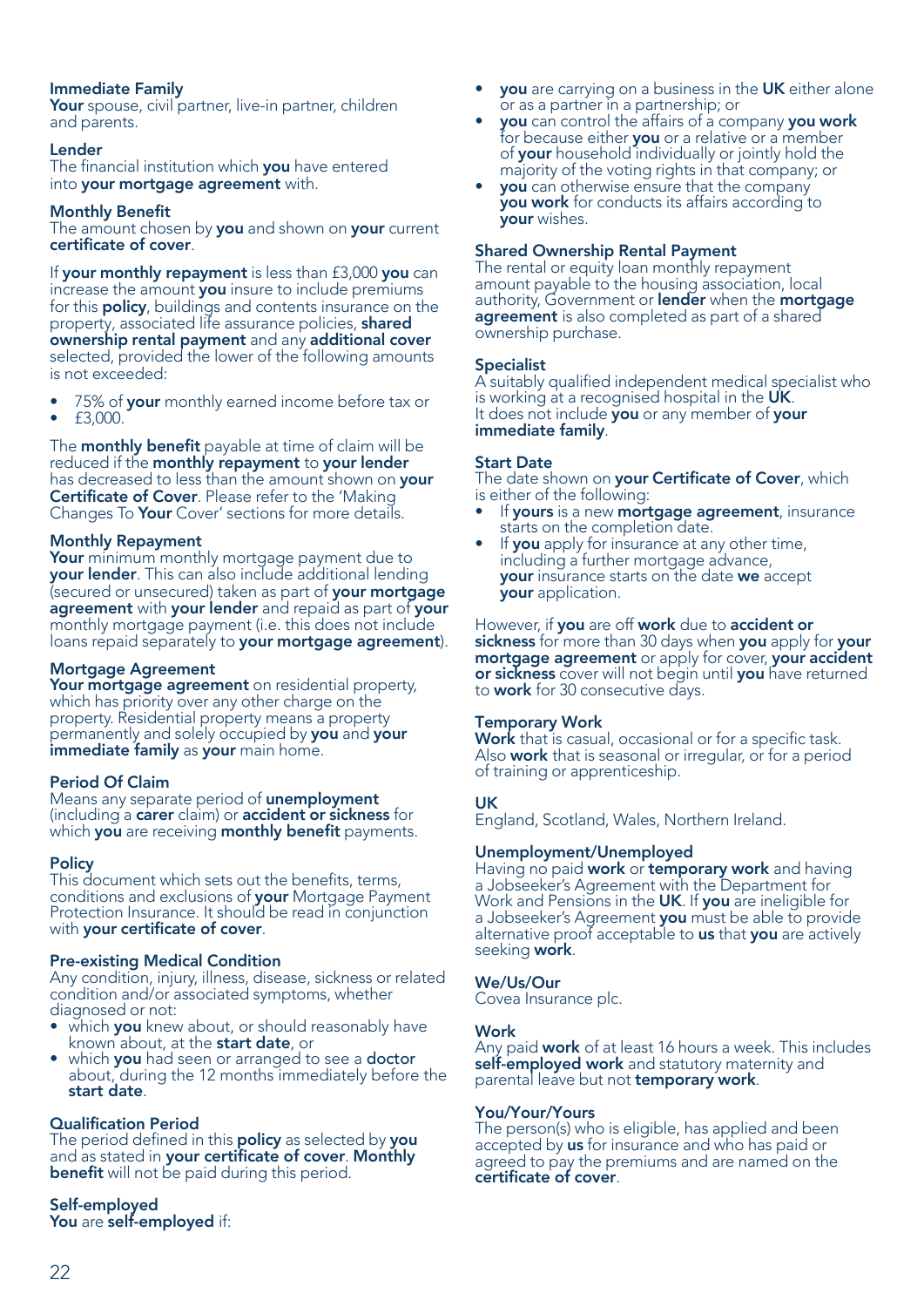### Employment Legal Protection including Health Assistance

This **policy** for Employment Legal Protection<br>including Health Assistance has been supplied by Arc Legal Assistance Ltd and underwritten by Royal & Sun Alliance Insurance Ltd. Registered in England and Wales at St. Mark's Court, Chart Way, Horsham, West Sussex, RH12 1XL.

Arc Legal Assistance Ltd are authorised and regulated by the Financial Conduct Authority.

Royal & Sun Alliance Insurance Ltd is authorised by the Prudential Regulation Authority and regulated by the Financial Conduct Authority and Prudential Regulation Authority. You can check this on the Financial Services Register by visiting www.fca.org.uk/register, or by telephoning 0800 111 6768 or 0300 500 8082.

This is a contract of insurance between **You** and Royal & Sun Alliance Insurance Ltd. The insurance provided covers **legal costs** subject to the terms, limits of indemnity, exclusions and conditions contained herein, in respect of an insured event which occurs within the Territorial Limits and during the Period of Insurance for which You have paid or agreed to pay the premium. Claims must be notified to us during the period of insurance.

Unless expressly stated nothing in this policy will create rights pursuant to the Contract (Rights of Third Parties) Act 1999.

This contract of insurance is personal to you the policyholder and us.

We will not be bound by any agreement between you and your appointed representative, or you and any other person or organization. You may not assign any of the rights under this **policy** without our express prior written consent.

### **Definitions**

The words and phrases listed below will have the following meanings:

#### Appointed representative

The solicitor, solicitors' firm, barrister or other suitably qualified person appointed by us to act for you.

#### Civil proceedings

Civil court, civil tribunal or civil arbitration proceedings, which are subject to the jurisdiction of the courts of the United Kingdom.

### Date of event

The date of any event which may lead to a claim; where there is more than one such event, the date of the first of these.

#### **Disbursements**

Any sum spent by an **appointed representative** on your behalf in respect of services supplied by a third party. **Disbursements** may include, for example,<br>barristers' fees (provided that the barrister is not

acting under a conditional fee agreement or equivalent arrangement) or expert report fees.

### Injury

Your bodily injury or death, or any disease, illness or shock suffered by **you**.

#### Legal costs

Professional legal fees that you are bound to pay, including reasonable fees or expenses incurred by the appointed representative whilst acting for you in the pursuit of civil proceedings. This also includes disbursements; however these disbursements must be in respect of services provided by a third party, received by you, distinct from the services supplied by the appointed representative. Legal costs will not be paid on an interim basis throughout a claim.

### Part 36 Offer

Any offer made to settle a claim, where blame is accepted or not, made by either party throughout the claim. To be accepted, the offer must:

- be in writing;
- call itself a Part 36 Offer;
- be open for at least 21 days, when the offer or will pay the opponent's costs, if accepted;
- specify covers the whole claim, part of it, or an issue that arises in it and, if so, which:
- advise whether any counterclaim is factored in.

### Period of insurance

The period of time during which cover under this policy is in force. Cover shall commence on the start date shown on the Certificate of Cover and continue until the date on which you cease to pay the monthly premium, or cancel this **policy**, whichever occurs first.

#### **Policy**

This policy document that sets out the terms and conditions of Your Employment Legal Protection and Health Assistance insurance.

#### Property

Your permanent primary residence within the territorial limits.

### Reasonable prospects

A 51% or greater chance that you will recover losses or damages (or obtain any other legal remedy that we have agreed to, including an enforcement of judgement), make successful defence or make a<br>successful appeal or defence of any appeal in **your** pursuit of **civil proceedings** or criminal proceedings

### Territorial limits

- a) In respect of Section 1 Personal Claims: Worldwide.
- b) In respect of Section 2 Employment: The United Kingdom.

#### **Terrorism**

Any direct or indirect consequence of terrorism as defined by the Terrorism Act 2000 and any amending or substituting legislation.

An act of terrorism includes any act, or preparation in respect of action, or threat of action designed to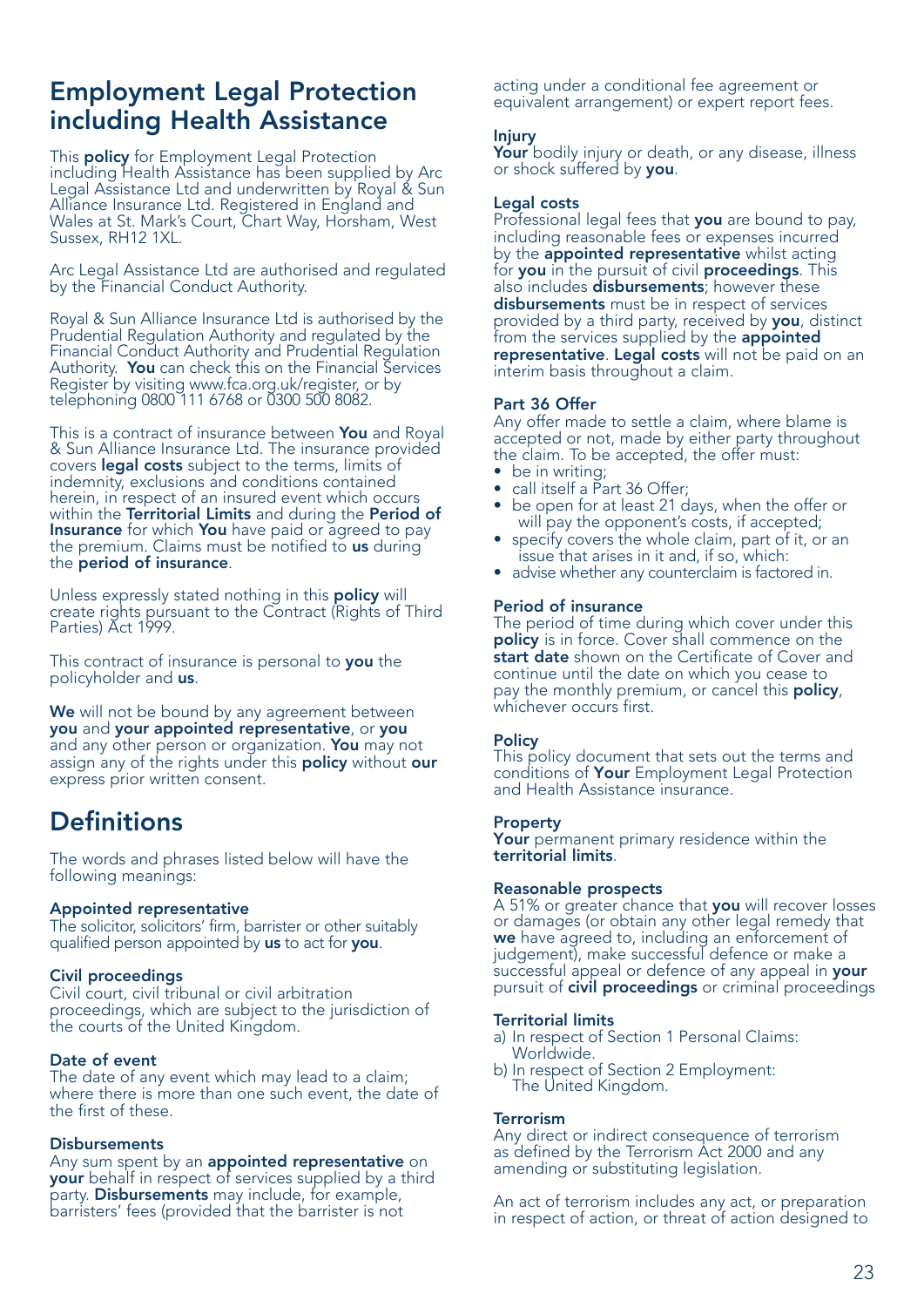influence the government de jure or de facto of any nation or any political division thereof, or in pursuit of political, religious, ideological, or similar purposes to intimidate the public or a section of the public of any nation by any person or group(s) of persons whether acting alone or on behalf of or in connection with any organisation(s) or government(s) de jure or de facto, and which:

- i) involves violence against one or more persons; or
- ii) involves damage to property; or
- iii) endangers life other than that of the person committing the action; or
- iv) creates a risk to health or safety of the public or a section of the public; or
- v) is designed to interfere with or to disrupt an electronic system.

This **policy** also excludes loss, damage, cost, or expense directly or indirectly caused by, contributed to by, resulting from, or arising out of or in connection with any action in controlling, preventing, suppressing, retaliating against, or responding to any act of terrorism.

### You/your

The person named on the Certificate of Cover, being the individual for whom this insurance provides legal expenses cover. This cover extends to also include the following, who permanently reside with **you** at the property:

a) your spouse or partner;

- b) your parents or parents-in-law;
- c) your children.

### We/our/us

Arc Legal Assistance Ltd and underwritten by Royal & Sun Alliance Insurance Ltd.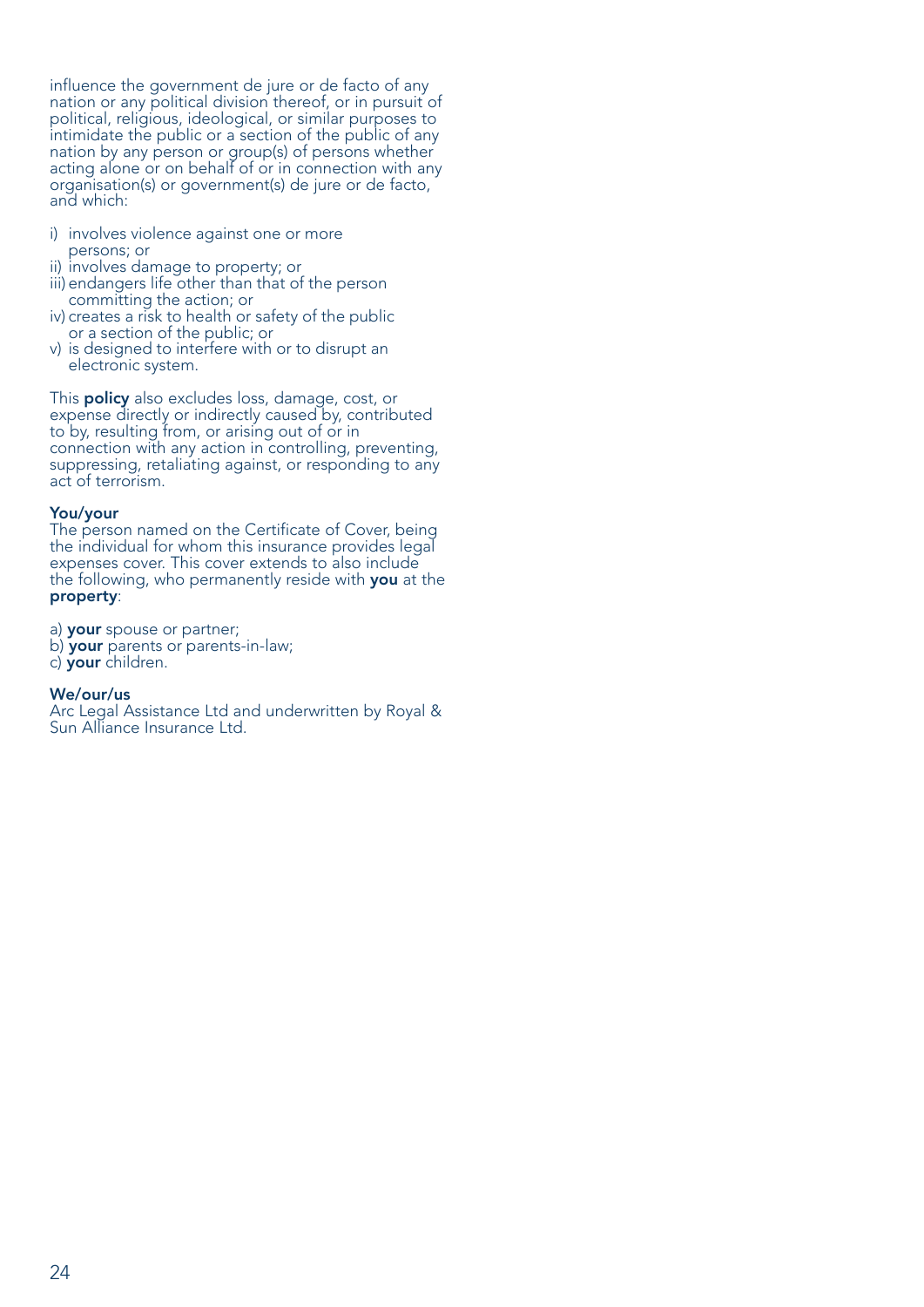# Table of Cover, Restrictions, Exclusions

| The following are insured:                                                                                                                                                                                    | <b>Restrictions:</b>                                                                                                                                                                                                                                                                                                                                                                                                                                                                                                                                                                                                                                                                                                                                                                                                                                                                                                                                                                                                                                                                                                                                                                                                                                                                                                                                                                                                                               | <b>Exclusions:</b>                                                                                                                                                                                                                                                                                                                                                                                                                                                                                                                                                                                                                                                                                                                                                                                                                                                                                                                                                                                                                                                                                                                                                                                                                                                                                                                                                      |
|---------------------------------------------------------------------------------------------------------------------------------------------------------------------------------------------------------------|----------------------------------------------------------------------------------------------------------------------------------------------------------------------------------------------------------------------------------------------------------------------------------------------------------------------------------------------------------------------------------------------------------------------------------------------------------------------------------------------------------------------------------------------------------------------------------------------------------------------------------------------------------------------------------------------------------------------------------------------------------------------------------------------------------------------------------------------------------------------------------------------------------------------------------------------------------------------------------------------------------------------------------------------------------------------------------------------------------------------------------------------------------------------------------------------------------------------------------------------------------------------------------------------------------------------------------------------------------------------------------------------------------------------------------------------------|-------------------------------------------------------------------------------------------------------------------------------------------------------------------------------------------------------------------------------------------------------------------------------------------------------------------------------------------------------------------------------------------------------------------------------------------------------------------------------------------------------------------------------------------------------------------------------------------------------------------------------------------------------------------------------------------------------------------------------------------------------------------------------------------------------------------------------------------------------------------------------------------------------------------------------------------------------------------------------------------------------------------------------------------------------------------------------------------------------------------------------------------------------------------------------------------------------------------------------------------------------------------------------------------------------------------------------------------------------------------------|
| We will pay legal costs for<br>the following Sections 1 and<br>2, in order to pursue civil<br>proceedings directly against a<br>third party arising from one or<br>more of the following events<br>or causes: | We agree to provide the cover<br>in this <b>policy</b> subject to the<br>terms, conditions, exclusions and<br>limitations, provided that:<br>the legal action or criminal<br>prosecution occurs within the<br>territorial limits:<br>• the date of event is within the<br>period of insurance;<br>• the premium has been paid; and<br>• We deem that there are<br>reasonable prospects of<br>success.<br>The most we will pay for any one<br>claim is £50,000 (fifty thousand<br>pounds).<br>Legal costs incurred in any appeal<br>proceedings will be covered<br>provided that:<br>• we agree to cover the original<br>claim;<br>• the matter has reasonable<br>prospects; and<br>• we are notified of the decision<br>to appeal at least 7 days before<br>the deadline to appeal.<br>We reserve the right to withdraw<br>cover at any time where upon<br>review of reasonable prospects.<br>All claims must be reported<br>to us within a reasonable time<br>frame after the Date of Event and<br>during the <b>period of insurance</b> .<br>Where an award of damages<br>is the only legal remedy to a<br>dispute and the cost of<br>pursuing civil proceedings is<br>likely to exceed the value of<br>any such award of damages,<br>the most we will pay in<br>respect of <b>legal costs</b> is the<br>value of the likely award of<br>damages.<br>Can be dealt with by a court<br>of competent jurisdiction<br>within the territorial limits. | The exclusions noted apply to<br>both sections of cover.<br>1. Coroners' Inquests and Fatal<br><b>Accident Enquiries;</b><br>2. Alleged failure to correctly<br>diagnose any medical<br>condition;<br>3. Any illness or bodily injury or<br>psychological injury that occurs<br>gradually or is not caused by a<br>sudden, specific event;<br>4. Any claims caused by or<br>arising out of the deliberate,<br>conscious or intentional<br>disregard of your obligation<br>to take all reasonable steps to<br>prevent bodily injury;<br>Any claim:<br>• which has not been notified<br>to us during the period of<br>insurance<br>• for which the <b>date of</b><br>event is before the date of<br>inception of this <b>policy</b><br>• If we or the appointed<br>representative do not<br>believe there are <b>reasonable</b><br>prospects in pursuing your<br>claim, we will not pay for<br>any costs arising from a<br>subsequent or additional<br>claim to determine<br>reasonable prospects<br>Legal costs incurred before our<br>written acceptance of a claim.<br>Any insured incident which<br>occurs as a result of a deliberate<br>action by you.<br>War, invasion, foreign enemy<br>hostilities (whether war is<br>declared or not), civil war,<br>terrorism, rebellion, revolution,<br>military force or coup.<br>Radiation or radioactive<br>contamination. |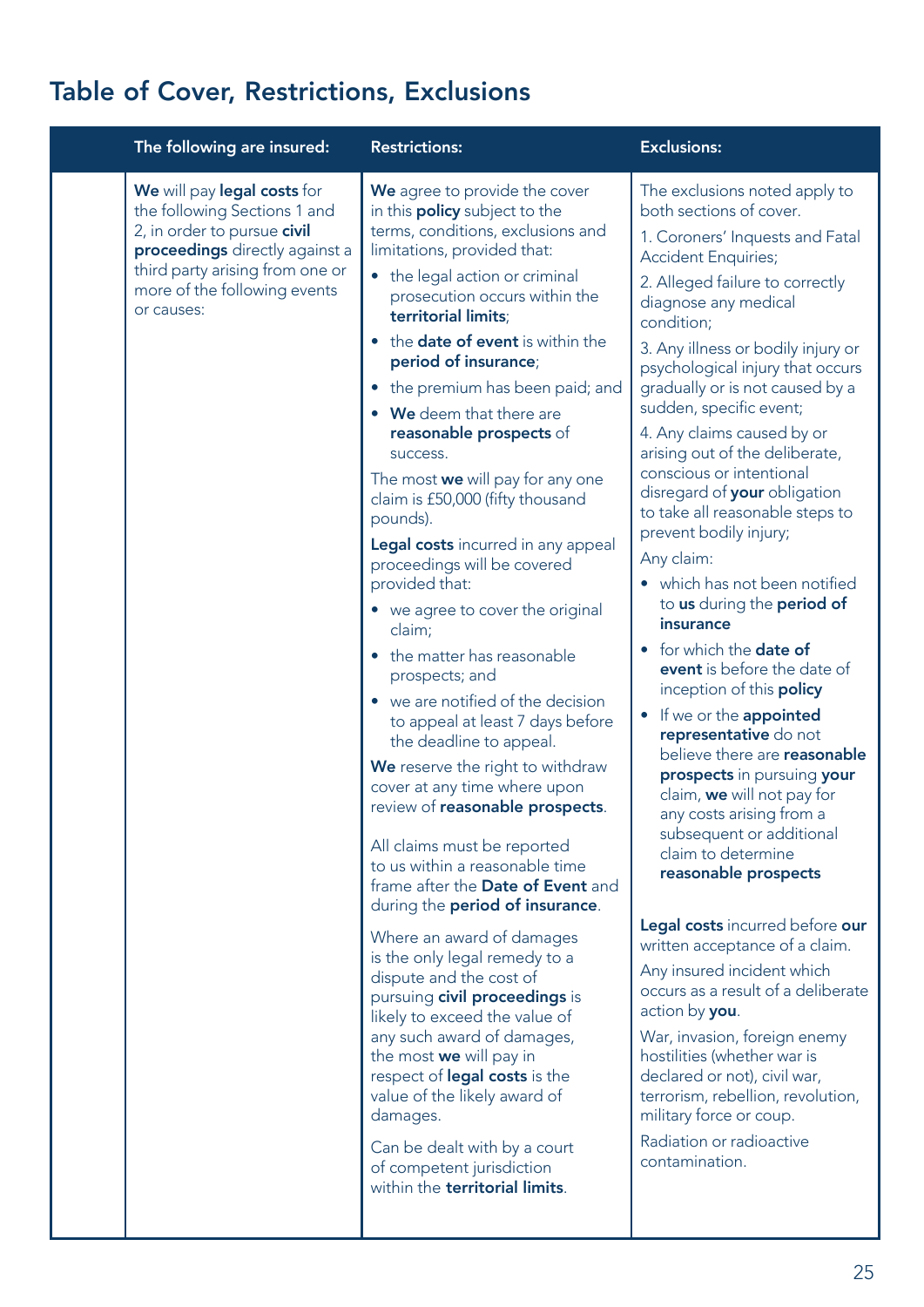|    |                                                                             | Irradiation, or contamination<br>by nuclear material; or the<br>radioactive, toxic, explosive<br>or other hazardous or<br>contaminating properties<br>of any radioactive matter;<br>or any device or weapon<br>which employs atomic or<br>nuclear fission or fusion or<br>other comparable reaction or<br>radioactive force or matter.<br>Any claim or expense of any<br>kind caused directly or indirectly<br>by pollution or contamination |
|----|-----------------------------------------------------------------------------|----------------------------------------------------------------------------------------------------------------------------------------------------------------------------------------------------------------------------------------------------------------------------------------------------------------------------------------------------------------------------------------------------------------------------------------------|
|    |                                                                             | which:<br>a) was the result of an<br>intentional act;                                                                                                                                                                                                                                                                                                                                                                                        |
|    |                                                                             | b) was not sudden and<br>unforeseen                                                                                                                                                                                                                                                                                                                                                                                                          |
|    |                                                                             | The balance of any legal costs<br>incurred before we have given<br>our written acceptance of your<br>claim, or before the inception<br>date of this <b>policy</b> .                                                                                                                                                                                                                                                                          |
|    |                                                                             | Judicial Review.                                                                                                                                                                                                                                                                                                                                                                                                                             |
|    |                                                                             | Fines or penalties or any<br>damages which you are<br>ordered to pay by a court,<br>tribunal or other authority.                                                                                                                                                                                                                                                                                                                             |
|    |                                                                             | Any remark or comment,<br>whether permanently recorded<br>or not, which may damage your<br>reputation.                                                                                                                                                                                                                                                                                                                                       |
|    |                                                                             | Any claim relating to violence or<br>dishonesty on your part.                                                                                                                                                                                                                                                                                                                                                                                |
|    |                                                                             | Any dispute whatsoever arising<br>between you and us or your<br>insurance broker, other than<br>the cover provided under the<br>Arbitration Condition of this<br>policy.                                                                                                                                                                                                                                                                     |
|    |                                                                             | Any claim where funding is<br>available from a trade union.<br>Where cover is available but<br>does not provide protection for<br>your claim, written confirmation<br>will be required to this effect.                                                                                                                                                                                                                                       |
| 1) | <b>Personal Claims</b>                                                      | Clinical negligence claims.                                                                                                                                                                                                                                                                                                                                                                                                                  |
|    | an event that subsequently<br>causes your death;<br>a bodily injury to you. | Any injury which is gradual or<br>progressive or is not caused by<br>a specific or sudden accident.                                                                                                                                                                                                                                                                                                                                          |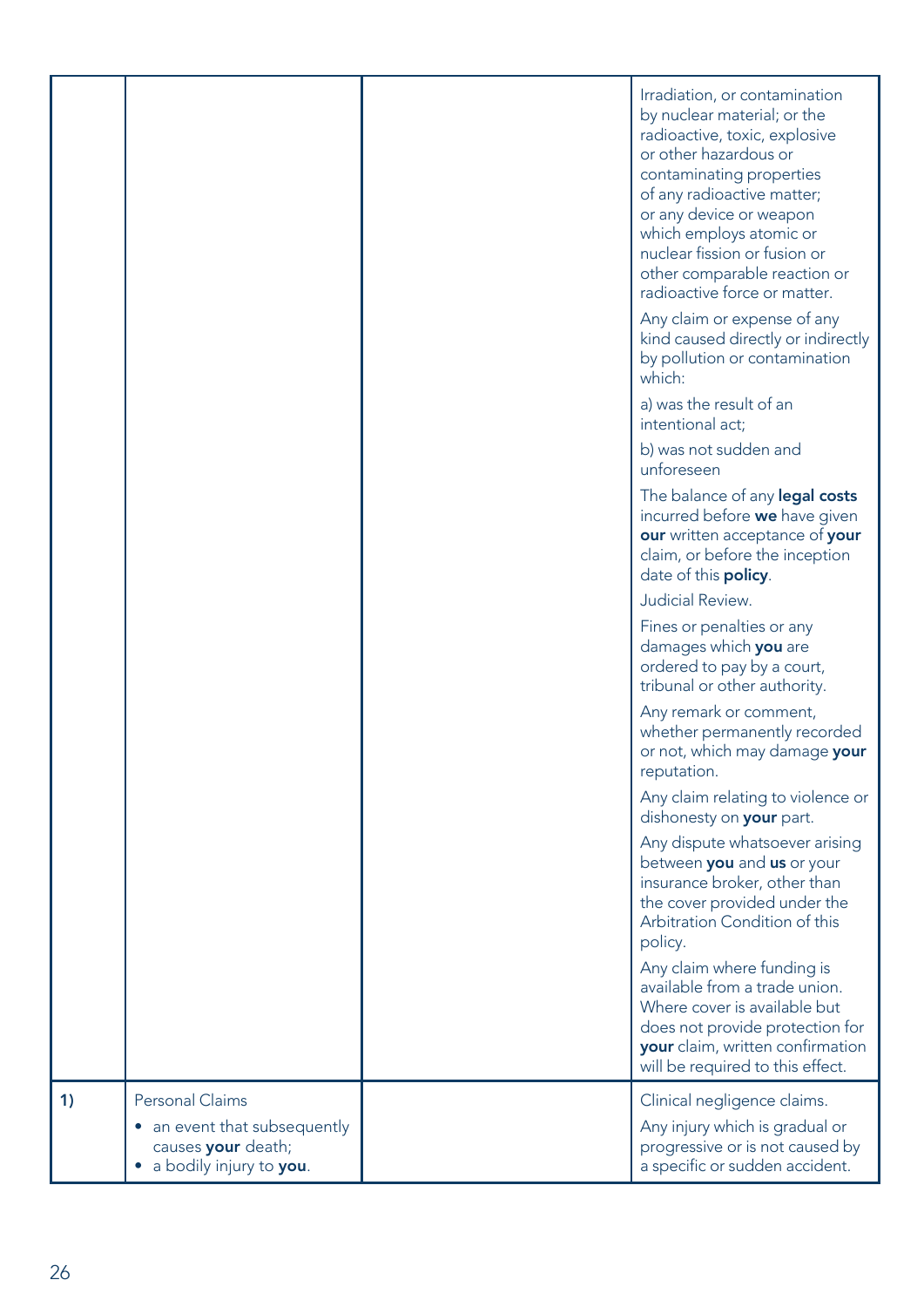|    |                                                                                                                                                                                                                                                               | Any motor vehicle owned by<br>you or anyone associated with<br>you, or any incidents relating<br>to road traffic accidents, except<br>under Section 1 of the Cover<br>section of this policy where you<br>are injured as a pedestrian or<br>cyclist;<br>Any claim relating to wills,<br>probate or inheritance.<br>We will not cover legal costs<br>and expenses in defending<br><b>your</b> legal rights, but will cover<br>legal costs and expenses in you<br>defending a counter claim.<br>Proceedings before, or<br>reference to the European<br>Court of Justice or the<br>European Court of Human<br>Rights.<br>Divorce, separation or<br>other matrimonial disputes;<br>cohabitation disputes or any<br>legal action brought about<br>between members of your<br>family or household. |
|----|---------------------------------------------------------------------------------------------------------------------------------------------------------------------------------------------------------------------------------------------------------------|----------------------------------------------------------------------------------------------------------------------------------------------------------------------------------------------------------------------------------------------------------------------------------------------------------------------------------------------------------------------------------------------------------------------------------------------------------------------------------------------------------------------------------------------------------------------------------------------------------------------------------------------------------------------------------------------------------------------------------------------------------------------------------------------|
| 2) | <b>Employment</b><br>We will provide cover for legal<br>costs incurred in the pursuit<br>of civil proceedings against<br>your employer, in matters<br>relating to any discriminatory<br>action as specified in the<br><b>Employment Tribunals Act</b><br>1996 | Your employer's internal<br>disciplinary hearings and<br>internal grievance procedures.<br>Claims relating solely to<br>personal injury.<br>Your business, trade or<br>profession, any shareholding,<br>directorship or partnership or<br>any other commercial interest<br>(other than your contract as an<br>employee).<br>Where your employment status<br>is not that of an employee.<br>Any claim brought outside of<br>the employment tribunal (e.g.<br>county court or high court).<br>Fines, penalties or damages<br>which <b>you</b> are ordered to pay<br>by a court, tribunal or other<br>authority.<br>Any claims relating to a<br>settlement agreement whilst<br>you are still employed.                                                                                          |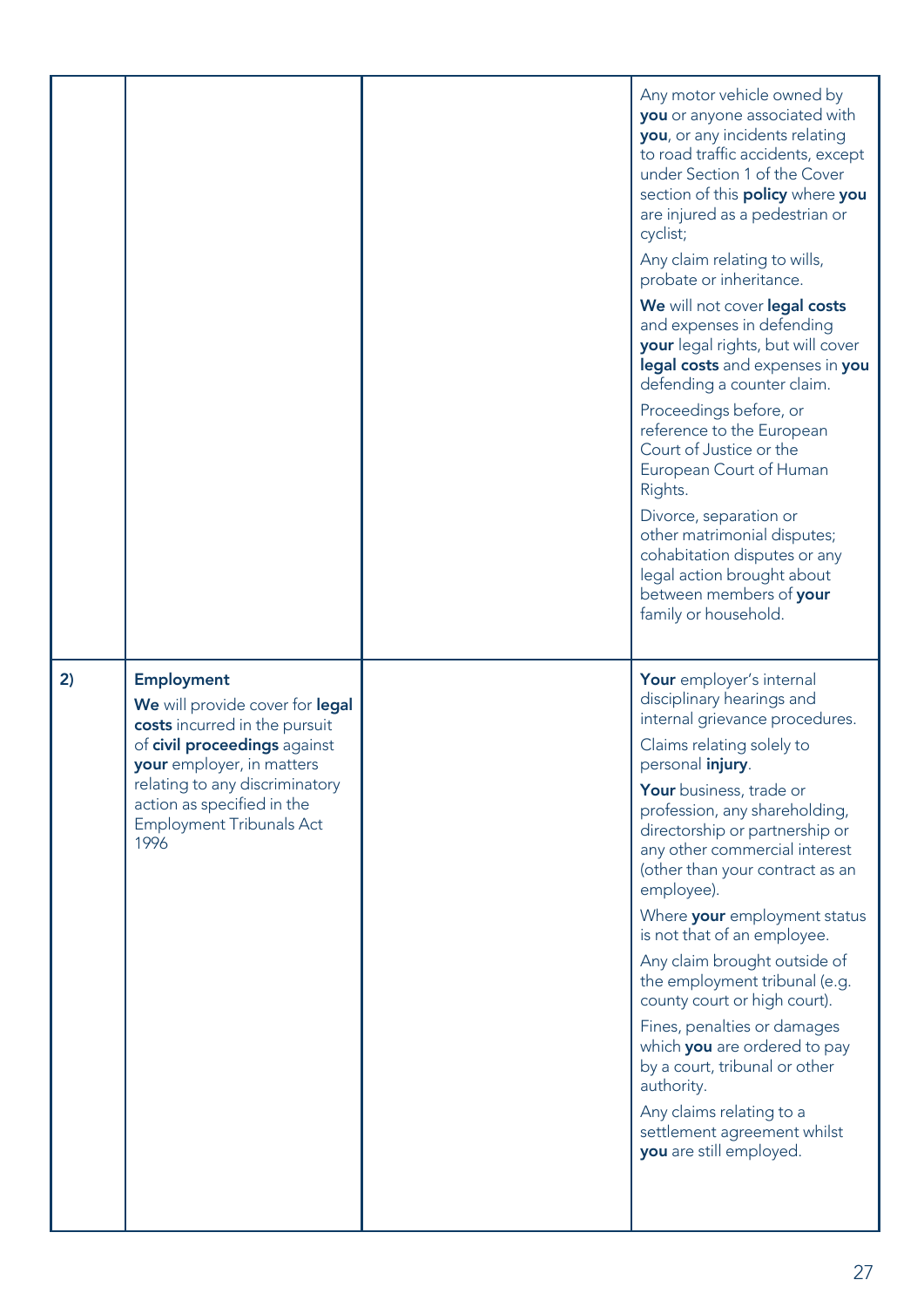# General Conditions

This is a legally binding contract of insurance between you and us.

The following conditions apply to all sections of this policy. You must comply with them where applicable in order for your insurance to remain in full force and effect.

### 1. Claims

Claims must be notified to us as soon as reasonable possible, and during the period of insurance.

If at the time a claim is made by you under this policy there is any other insurance covering the same liability, we will not be liable to pay or contribute more than our proportion of any claim and the **legal costs** in connection with this.

a) You will give notice to us as soon as reasonably possible of an insured event and during the period of insurance. In the event of a claim for personal bodily injury, we have the right to have a medical examination carried out of any injured person at our expense.

b) You will take all necessary precautions to reduce the risk of a claim and to prevent or minimise **legal costs** wherever possible

c) All professional fees, expenses, disbursements and any other costs may only be incurred with our prior consent;

d) Legal costs will not be paid on an interim basis throughout a claim;

e) Authorisation will need to be requested in writing in respect of all **disbursements** before they are incurred;

f) All legal costs are subject to an independent assessment to ensure that they have been incurred reasonably;

g) You will take all steps necessary to assist in the recovery of **legal costs** from a third party where appropriate and where you are able to do so;

h) You will not enter or offer to enter into any negotiation to settle the claim without our prior written approval to do so;

i) You will not unreasonably withhold consent for your appointed representative to make an offer to settle legal action;

j) If an offer of settlement (which may include a Part 36 offer) is made that we or the appointed representative would deem fair and you do not accept it, we will not be liable for any further costs incurred;

k) You will not withdraw from any legal action without our permission to do so;

l) In some circumstances, where we decide it is appropriate, we may elect to pay you the sum of damages that you are seeking and then end or not begin civil proceedings, and we will not be liable for any further costs incurred;

m) We reserve the right to:

- i) Take over any claim or civil proceedings at any time and conduct them in your name;
- ii) Negotiate or settle any claim or civil proceedings on your behalf:
- iii) Contact you directly at any point concerning your claim.

n) Your property must be insured for standard buildings and/or contents risks throughout the period of insurance.

### 2. Appointed representative

- a) i) Before legal proceedings are issued, an appointed representative from our panel will be appointed to act for you to pursue, defend or settle any claim we have accepted in accordance with the terms and conditions of this policy;
	- ii) Should legal proceedings need to be issued or have been issued against you, or where there is a conflict of interest, you can choose a nonpanel solicitor of your choosing. You must inform us in writing of the full name and address of the representative **vou** want to act for you.
	- iii) If there is any dispute over your choice of non panel solicitor you will be asked to nominate an alternative. If, after having done so, we are still not able to agree, you may escalate the matter in accordance with General Condition 4 – Arbitration, which can be found on page 28 of this policy. Until the complaint has been resolved, or until such time as an arbitrator has reached a decision, we shall be entitled to appoint an appointed representative from our panel in order to protect your interests in any legal proceedings.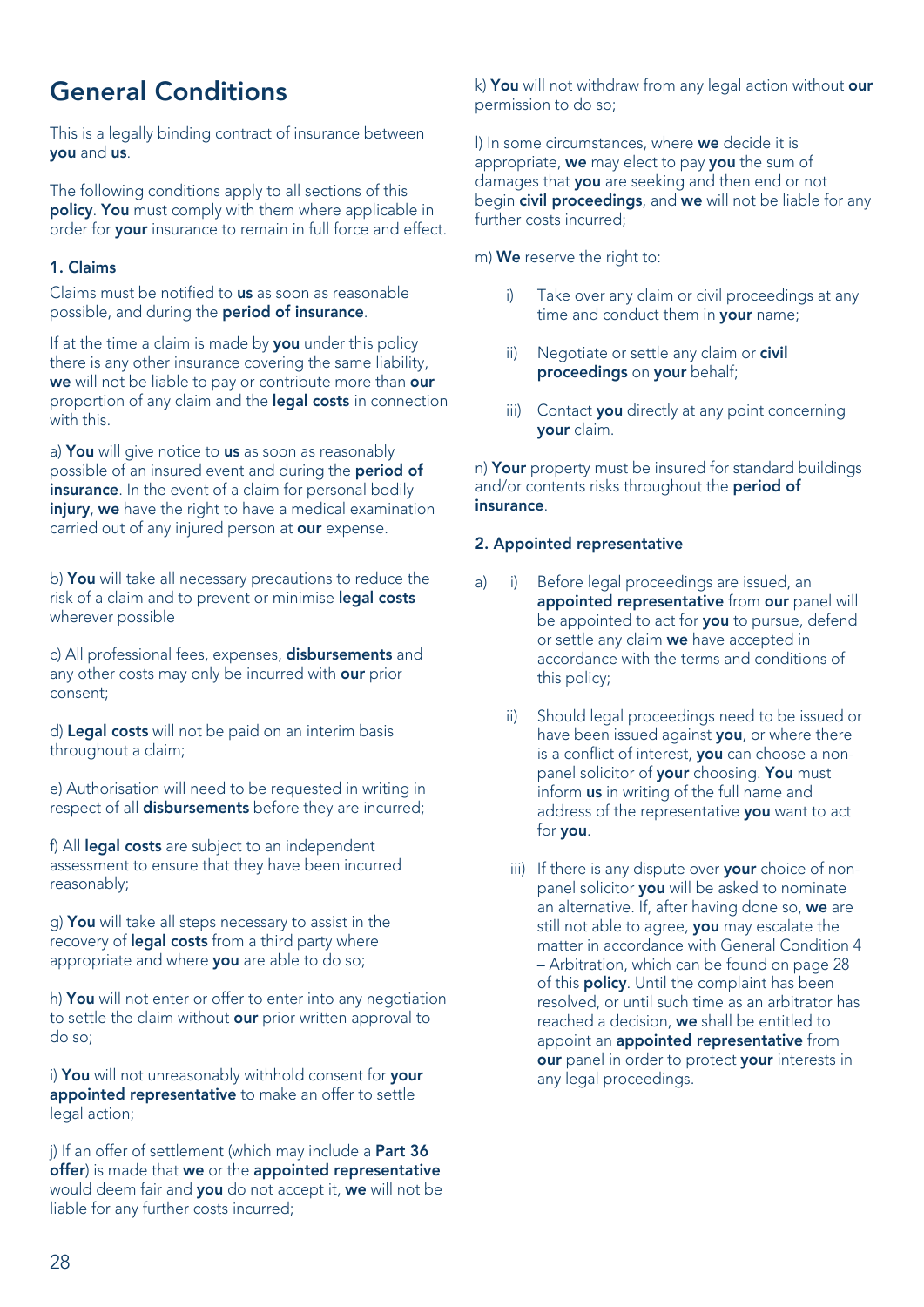b) If you do select to appoint your own non-panel solicitor, this insurance will not cover expenses over and above the costs that **our** panel would charge in equivalent circumstances. For **your** information, this means that we would take into account the seriousness of the claim and the location and class of non-panel solicitor that you choose. The hourly rate is currently set at  $f125 + VA$ . We reserve the right to assess each case on its merits, and may agree to pay additional fees if we feel the situation warrants it. This will remain entirely at our discretion;

c) The appointed representative or non-panel solicitor will have direct contact with us and must fully cooperate with us at all times, and you must cooperate with your representative, providing all necessary information and assistance to them as required;

d) Any non-panel solicitor that you appoint must sign our standard terms of appointment and adhere to all of its terms. You agree to us having access to the appointed representative's or non-panel solicitor's (as the case may be) file relating to your claim. You will be considered to have provided express consent to us or our appointed agent to access the file for auditing, quality and cost control purposes.

### 3. Counsel's Opinion

Where reasonable and necessary, we may obtain at our own cost, advice on prospects for your claim from an independent barrister. This will be in the event that there is a dispute on the prospects of success for your claim, between your choice of appointed representative and our panel solicitors.

### 4. Arbitration Clause

If there is a dispute between you and us which arises from this insurance, you can make a complaint to us in accordance with the complaints process which can be found on page 19. If we are not able to resolve the matter satisfactorily and the matter can be dealt with by the Financial Ombudsman Service, you can ask them to arbitrate in the matter.

If the matter cannot be dealt with by the Financial Ombudsman Service, it can be referred to arbitration by a single arbitrator who will be agreed by both you and us. The arbitration shall be in accordance with the Arbitration Act 1996 and will be binding on both parties. The costs of the arbitration shall be at the discretion of the arbitrator.

If we are not able to agree on the appointment of an arbitrator, we shall ask the President of the Chartered Institute of Arbitrators to decide. Their decision will be final and binding on both parties.

### 5. Statutory Regulations

In all matters relating to the performance of this

insurance contract, it is the responsibility of both vou and us that we both comply with all Acts of Parliament and with all orders, regulations and bylaws made with statutory authority by Government Departments or by local or other authorities. The cost of meeting the requirements of this clause will be payable by you and us in our own rights respectively.

### 6. Severability Clause

If any term of this contract of insurance is to any extent invalid, illegal or incapable of being enforced, such term will be excluded to the extent of such invalidity, illegality or unenforceability, all other terms will remain in full force and effect.

### 7. Proportionality

Where an award of damages is the only legal remedy to a dispute and the cost of pursuing civil proceedings is likely to exceed the value of any such award of damages. the most we will pay in respect of legal costs is the value of the likely award of damages.

### 8. Acts of Parliament

All references to Acts of Parliament in this **policy** shall include the equivalent laws in Scotland, Northern Ireland, the Isle of Man and the Channel Islands and shall include any subsequent amendments, re-enactments or **regulations** 

### Making A Claim 24/7

In the event of a claim please do not appoint your own solicitor as this will invalidate the cover provided by this policy.

Please note that you must report any claim to us within a reasonable time frame and during the period of insurance.

### CALL 0333 234 3478

Please quote **Paymentshield** in all communications.

REMEMBER The claims line is open 24 hours a day, 365 days a year.

### Telephone Legal Advice Helpline

Available 24 hours a day throughout the year to provide you with confidential telephone advice about any personal legal problem in the UK.

### European Legal Advice Service

We will give you confidential legal advice over the phone on any personal legal problem, under the laws of the EU, Switzerland and Norway.

To contact the Telephone Legal Advice Helplines, phone 0333 234 3478, quoting the reference Paymentshield.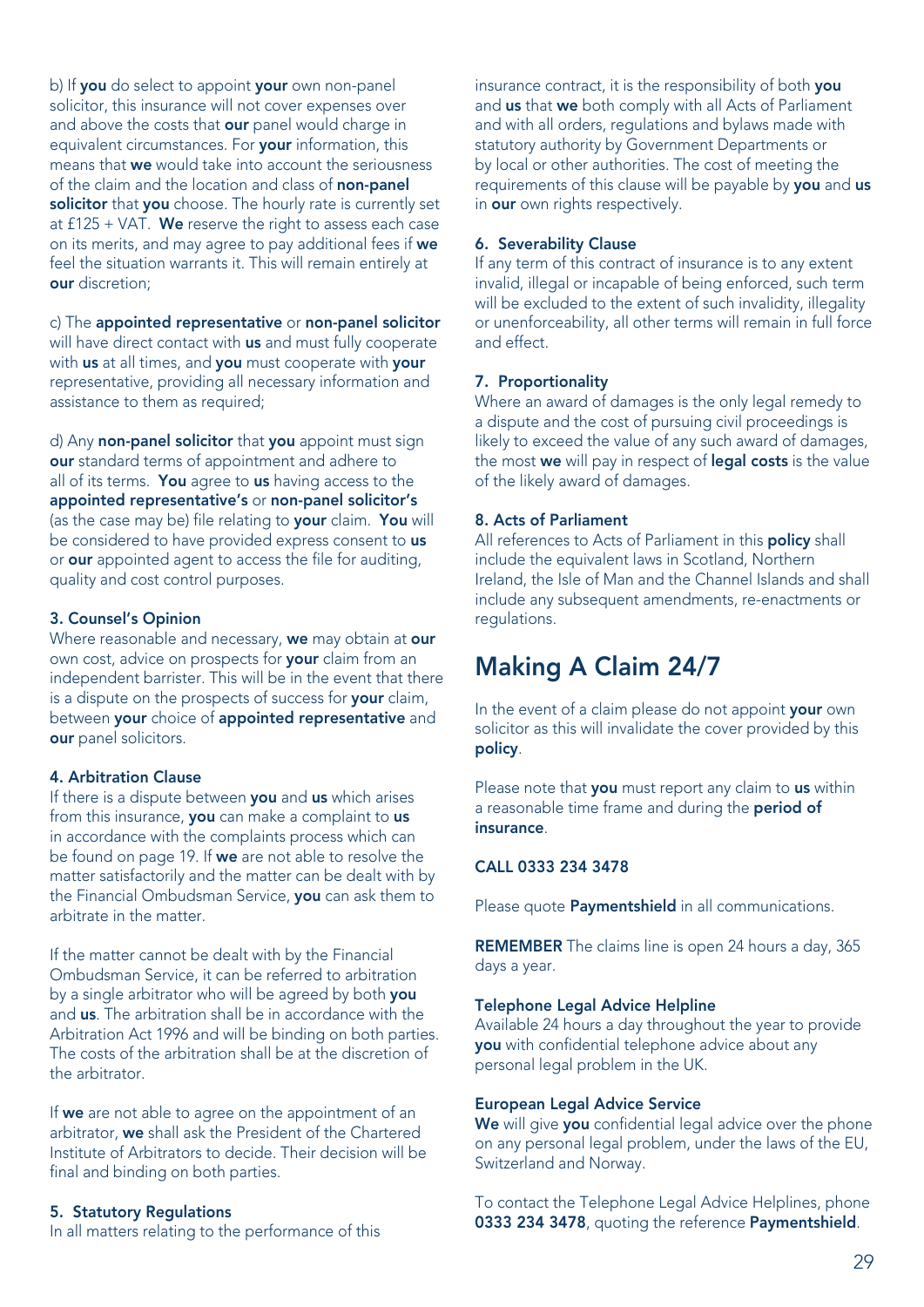### Health & Medical Information Service

We can provide non-diagnostic information about health and fitness, and details of self-help groups and family health service associations. This includes information relating to allergies, drugs and their side effects, patient rights, social security and social service matters, and hospital waiting lists.

### Counselling Service

We provide confidential telephone counselling including reference to professional or voluntary services.

To contact the Health & Medical Information and Counselling helpline services, phone: 0344 770 1036, quoting the reference **Paymentshield**.

To help us monitor our service standards, telephone calls (except those to the Counselling Service) may be recorded. Please do not phone the helpline to report a general insurance claim. We will not accept responsibility if the helpline services are unavailable for reasons we cannot control.

We do not provide diagnostic advice or information.

# Complaints Procedure

If you are unhappy about claims handling on the policy for Legal Expenses cover you should contact:

Quality Assurance Manager Arc Legal Assistance Ltd The Gatehouse Lodge Park Lodge Lane **Colchester** C04 5NE

Tel: 01384 377 000 Email: customerservice@arclegal.co.uk Please ensure your claim number is quoted in all correspondence to assist a quick and efficient response.

If it is not possible to reach an agreement, you have the right to make an appeal to the Financial Ombudsman Service. The Financial Ombudsman Service (FOS) was set up by parliament to resolve complaints that customers and financial businesses are not able to resolve. FOS is an independent service free to customers. This also applies if you are insured in a business capacity and have an annual turnover of less than €2 million and fewer than ten staff. You may contact the Financial Ombudsman Service at:

### The Financial Ombudsman Service

Exchange Tower London E14 9SR

Tel: 0800 023 4567 (calls to this number are now free on mobile phones and landlines. Monday – Friday, 8am – 8pm, Saturday, 9am – 1pm) Email: complaint.info@financial-ombudsman.org.uk

The above complaints procedure is in addition to **vour** statutory rights as a consumer. For further information about **your** statutory rights contact **your** local authority Trading Standards Service or Citizens Advice Bureau.

# Financial Services Compensation Scheme

Royal & Sun Alliance Insurance Ltd is covered by the Financial Services Compensation Scheme. You may be entitled to compensation from the scheme in the unlikely event that Royal & Sun Alliance Insurance Ltd cannot meet their financial responsibilities. You can obtain further information about compensation scheme arrangements from the FSCS at www.fscs.org.uk, or by phoning:

0800 678 1100 (Monday – Friday, 8.30am – 5.30pm) 020 7741 4100 (Monday – Friday, 8.30am – 5.30pm)

# Data Protection Act 1998

Please note that any information provided to us will be processed by us and our agents in compliance with the provisions of the Data Protection Act 1998, for the purpose of providing insurance and handling claims, if any, which may necessitate providing such information to third parties. We may also send the information in confidence for process to other companies acting on their instructions including those located outside the European Economic Area.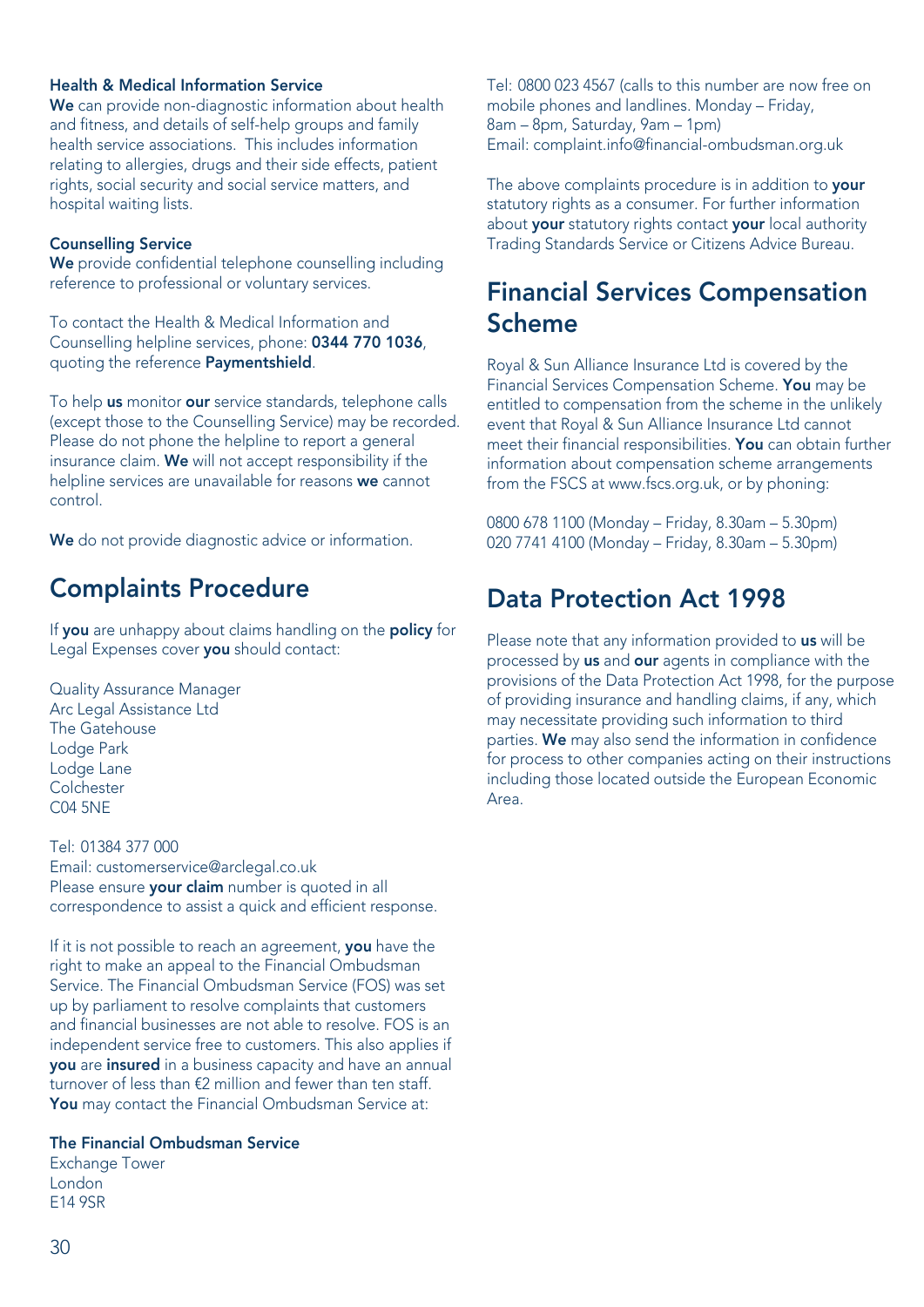### A Guide to Direct Debit Payments (this section does not form part of the policy conditions) The premium for your policy is collected by monthly Direct Debit from your bank account. We can accept your instruction in one of the following ways:

- From a signed Direct Debit mandate
- From a telephone instruction **you** have given to us
- Electronically (if collected by your intermediary) or through the internet



### The Direct Debit Guarantee

- This Guarantee is offered by all banks and building societies that accept instructions to pay Direct Debits
- If there are any changes to the amount, date or frequency of your Direct Debit, Paymentshield Limited will notify you 10 working days in advance of your account being debited or as otherwise agreed. If you request Paymentshield Limited to collect a payment, confirmation of the amount and date will be given to you at the time of the request.
- If an error is made in the payment of your Direct Debit, by Paymentshield Limited or your bank or building society, you are entitled to a full and immediate refund of the amount paid from your bank or building society.
- If you receive a refund you are not entitled to, you must pay it back when Paymentshield Limited asks you to.
- You can cancel a Direct Debit at any time by simply contacting your bank or building society. Written confirmation may be required. Please also notify us.